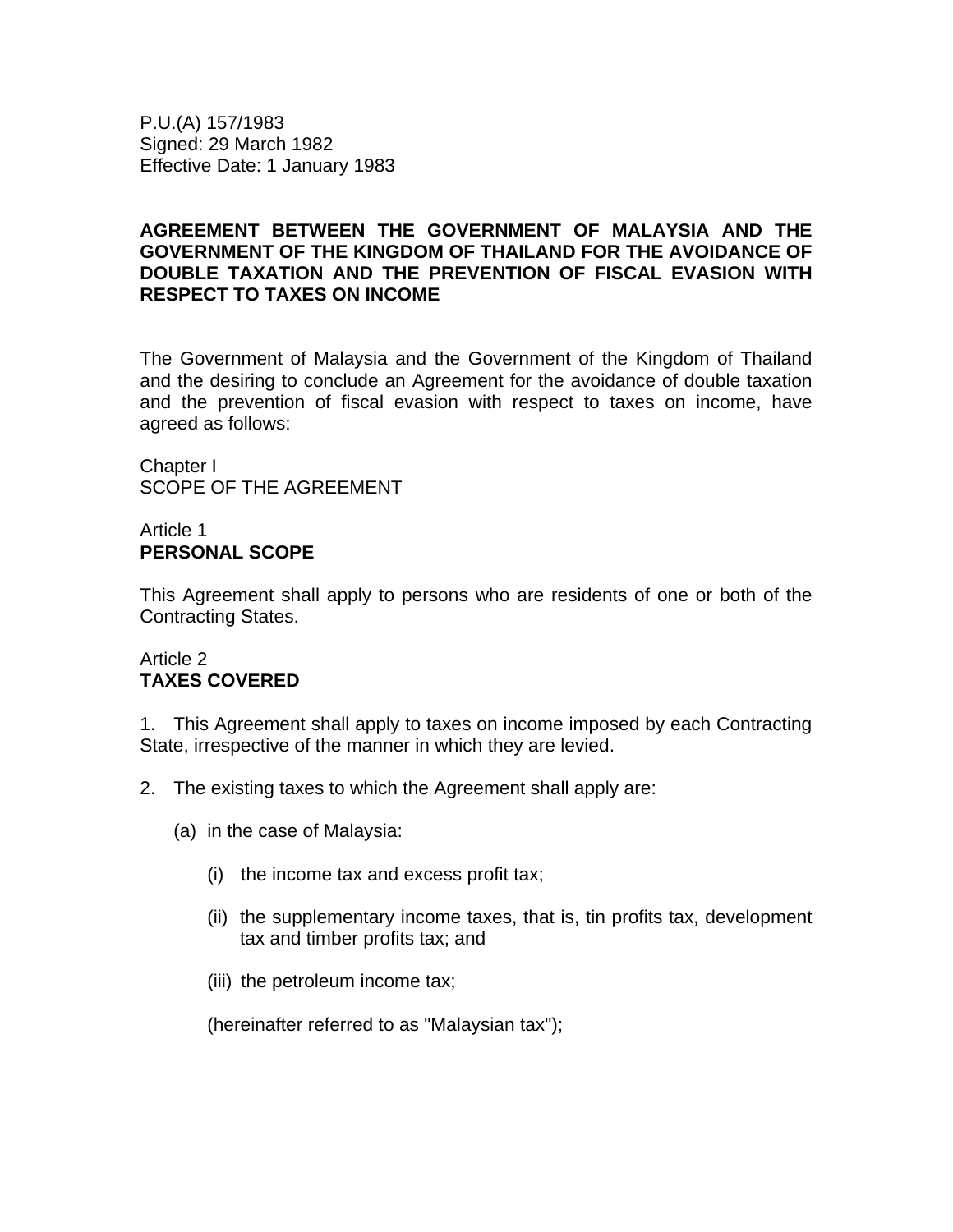- (b) in the case of Thailand:
	- (i) the income tax;
	- (ii) the petroleum income tax;

(hereinafter referred to as "Thai tax").

3. The Agreement shall also apply to any identical or substantially similar taxes on income which are imposed after the date of signature of this Agreement in addition to, or in place of, the existing taxes. The competent authorities of the Contracting States shall notify each other of important changes which have been made in their respective taxation laws.

CHAPTER II **DEFINITIONS** 

## Article 3 **GENERAL DEFINITIONS**

- 1. In this Agreement, unless the context otherwise requires:
	- (a) the term "Malaysia" means the Federation of Malaysia, and includes any area adjacent to the territorial waters of Malaysia which in accordance with international law, has been or may hereafter be designated, under the laws of Malaysia concerning the Continental Shelf, as an area within which the rights of Malaysia with respect to the sea bed and sub-soil and their natural resources may be exercised;
	- (b) the term "Thailand" means the Kingdom of Thailand and includes any area adjacent to the territorial waters of the Kingdom of Thailand which by Thai legislation, and in accordance with international law, has been or may hereafter be designated as an area within which the rights of the Kingdom of Thailand with respect to the sea bed and sub-soil and their natural resources may be exercised;
	- (c) the terms "a Contracting State" and "the other Contracting State" mean Malaysia or Thailand, as the context requires;
	- (d) the term "person" includes an individual, a company and any other body of persons which is treated as an entity for tax purposes;
	- (e) the term "company" means any body corporate or any entity which is treated as a body corporate under the taxation laws of the respective Contracting States;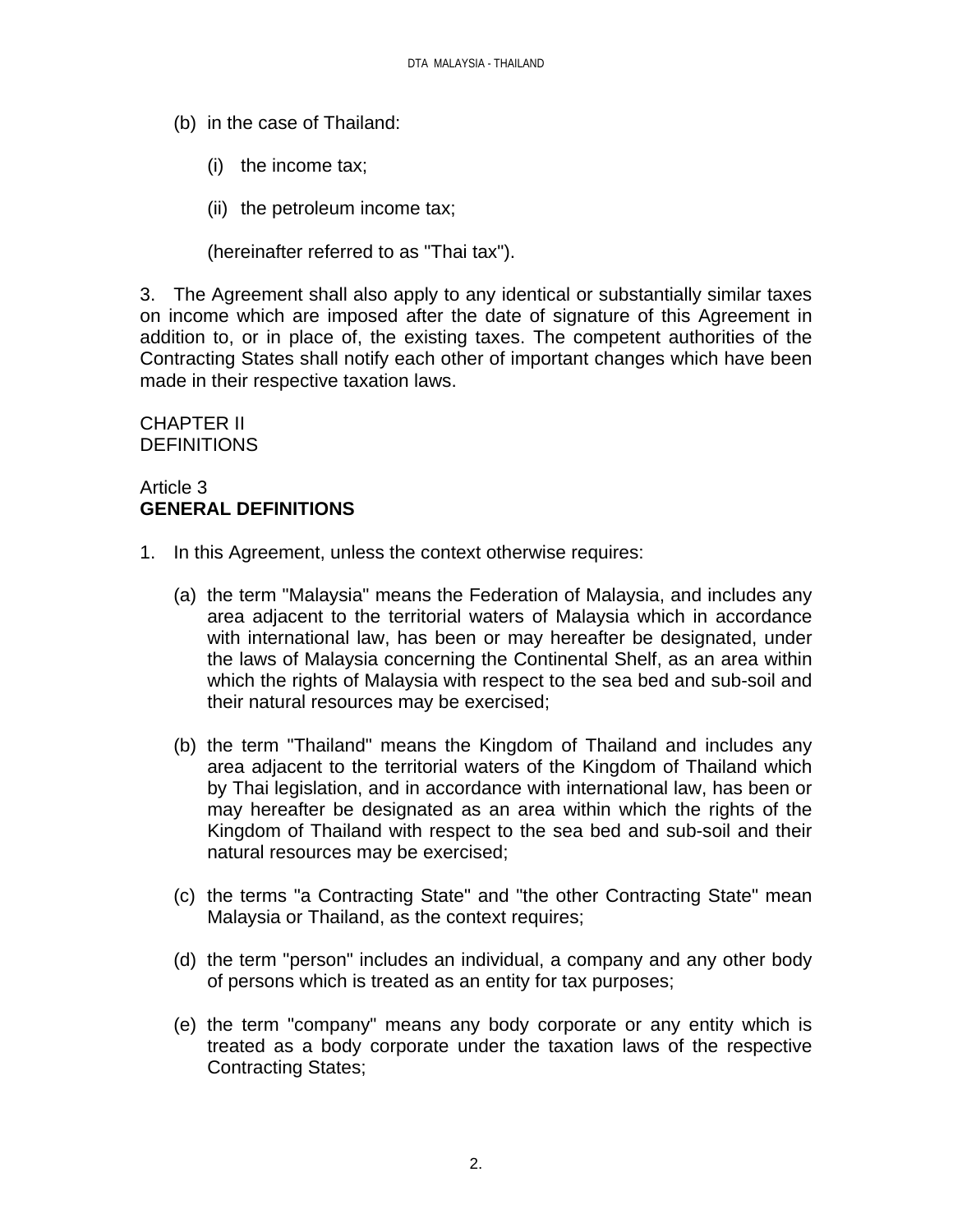- (f) the term "enterprise of a Contracting State" and "enterprise of the other Contracting State" mean respectively an enterprise carried on by a resident of a Contracting State and an enterprise carried on by a resident of the other Contracting State;
- (g) the term "tax" means Malaysian tax or Thai tax, as the context requires;
- (h) the term "national" means:
	- (i) any individual possessing the citizenship of a Contracting State;
	- (ii) any legal person, partnership, association and any other entity deriving its status as such from the laws in force in a Contracting State;
- (i) the term "international traffic" means any transport by a ship or aircraft operated by an enterprise of a Contracting State, except where the ship or aircraft is operated solely between places in the other Contracting State;
- (j) the term "competent authority" means:
	- (i) in the case of Malaysia, the Minister of Finance or his authorised representative;
	- (ii) in the case of Thailand, the Minister of Finance or his authorised representative.

2. In the application of the Agreement by a Contracting State, any term not otherwise defined shall, unless the context otherwise requires, have the meaning which it has under the laws of that Contracting State relating to the taxes which are the subject of the Agreement.

#### Article 4 **RESIDENT**

1. For the purposes of this Agreement, the term "resident of a Contracting State" means:--

- (a) in the case of Thailand, a person who is resident in Thailand for the purposes of Thai tax; and
- (b) in the case of Malaysia, a person who is resident in Malaysia for the purposes of Malaysian tax.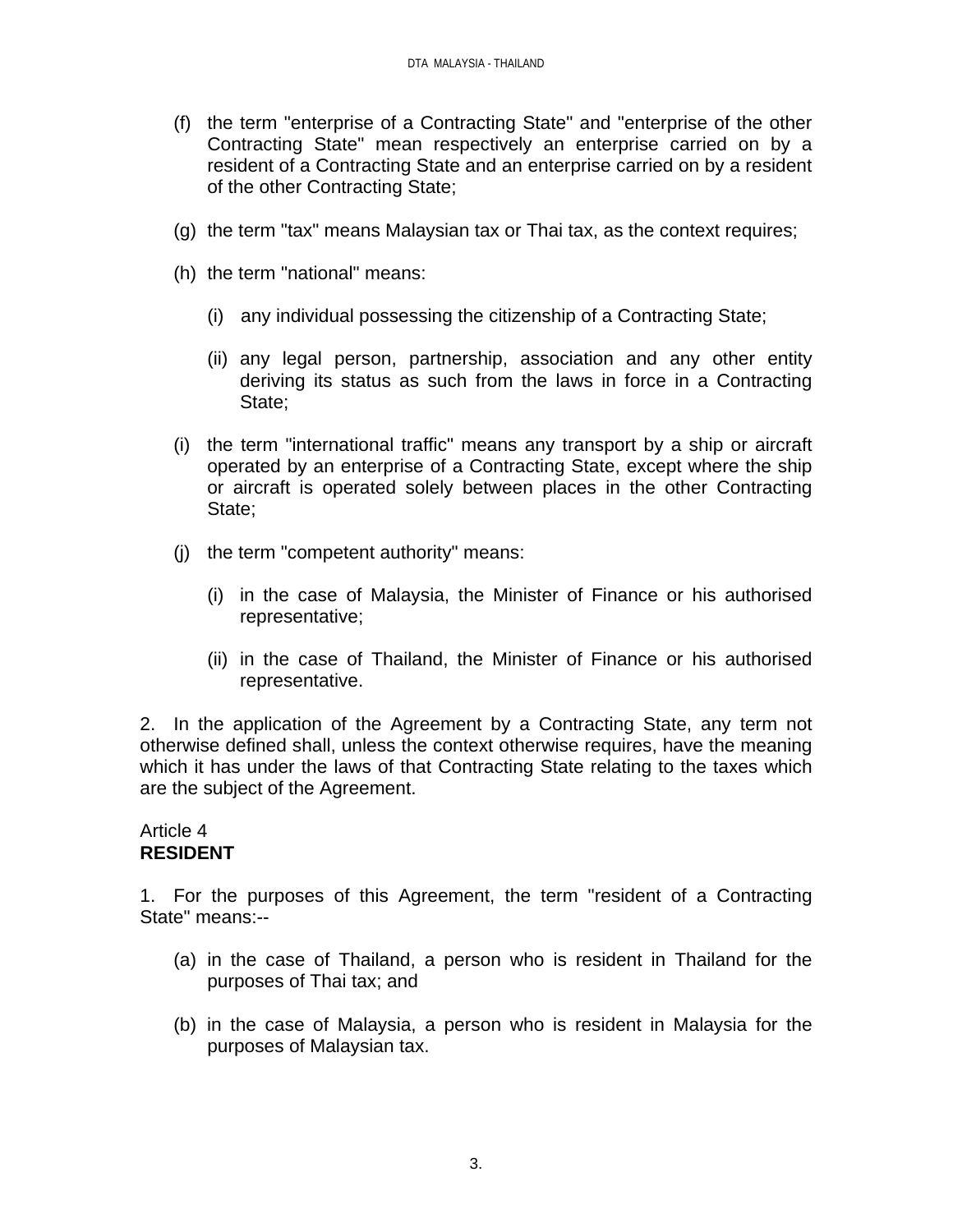2. Where by reason of the provisions of paragraph 1 an individual is a resident of both Contracting States, then his status shall be determined in accordance with the following rules:

- (a) he shall be deemed to be a resident of the Contracting State in which he has a permanent home available to him. If he has a permanent home available to him in both Contracting States, he shall be deemed to be a resident of the Contracting State with which his personal and economic relations are closer (centre of vital interests);
- (b) if the Contracting State in which he has his centre of vital interests cannot be determined, or if he has not a permanent home available to him in either Contracting State, he shall be deemed to be a resident of the Contracting State in which he has an habitual abode;
- (c) if he has an habitual abode in both Contracting States or in neither of them, he shall be deemed to be a resident of the Contracting State of which he is a national;
- (d) if he is a national of both Contracting States or of neither of them, the competent authorities of the Contracting States shall settle the question by mutual agreement.

3. Where by reason of the provisions of paragraph 1, a person other than an individual is a resident of both Contracting States, then the competent authorities of the Contracting States Shall settle the question by mutual agreement.

### Article 5 **PERMANENT ESTABLISHMENT**

1. For the purposes of this Agreement, the term "permanent establishment" means a fixed place of business in which the business of the enterprise is wholly or partly carried on.

- 2. The term "permanent establishment" shall include especially:
	- (a) a place of management;
	- (b) a branch;
	- (c) an office;
	- (d) a factory;
	- (e) a workshop;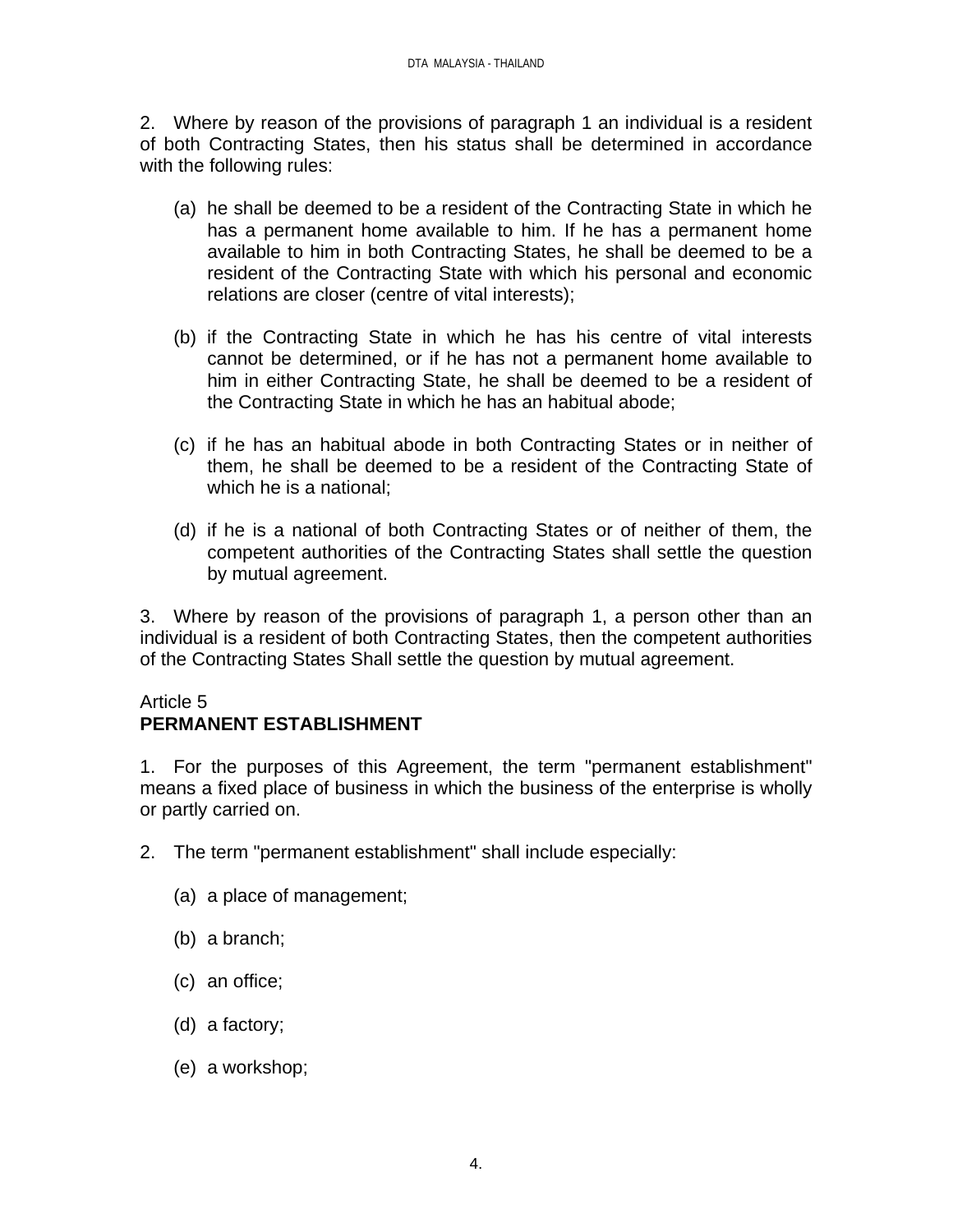- (f) a mine, quarry, oil or gas well or other place of extraction of natural resources including timber or other forest produce;
- (g) a farm or plantation;
- (h) a building site or construction, installation or assembly project which exists for more than six months.
- 3. The term "permanent establishment" shall not be deemed to include:
	- (a) the use of facilities solely for the purpose of storage, display or delivery of goods or merchandise belonging to the enterprise;
	- (b) the maintenance of a stock of goods or merchandise belonging to the enterprise solely for the purpose of storage, display or delivery;
	- (c) the maintenance of a stock of goods or merchandise belonging to the enterprise solely for the purpose of processing by another enterprise;
	- (d) the maintenance of a fixed place of business solely for the purpose of purchasing goods or merchandise, or for collecting information, for the enterprise;
	- (e) the maintenance of a fixed place of business solely for the purpose of advertising, for the supply of information, for scientific research, or for similar activities which have a preparatory or auxiliary character, for the enterprise.

4. An enterprise of a Contracting State shall be deemed to have a permanent establishment in the other Contracting State if it carries on supervisory activities in that other Contracting State for more than six months in connection with a construction, installation or assembly project which is being undertaken in that other Contracting State.

5. A person (other than a broker, general commission agent or any other agent of an independent status to whom paragraph 6 applies) acting in a Contracting State on behalf of an enterprise of the other Contracting State shall be deemed to be a permanent establishment in the first-mentioned Contracting State, if:

(a) he has, and habitually exercises in the first-mentioned Contracting State, an authority to conclude contracts in the name of the enterprise, unless his activities are limited to the purchase of goods or merchandise for the enterprise;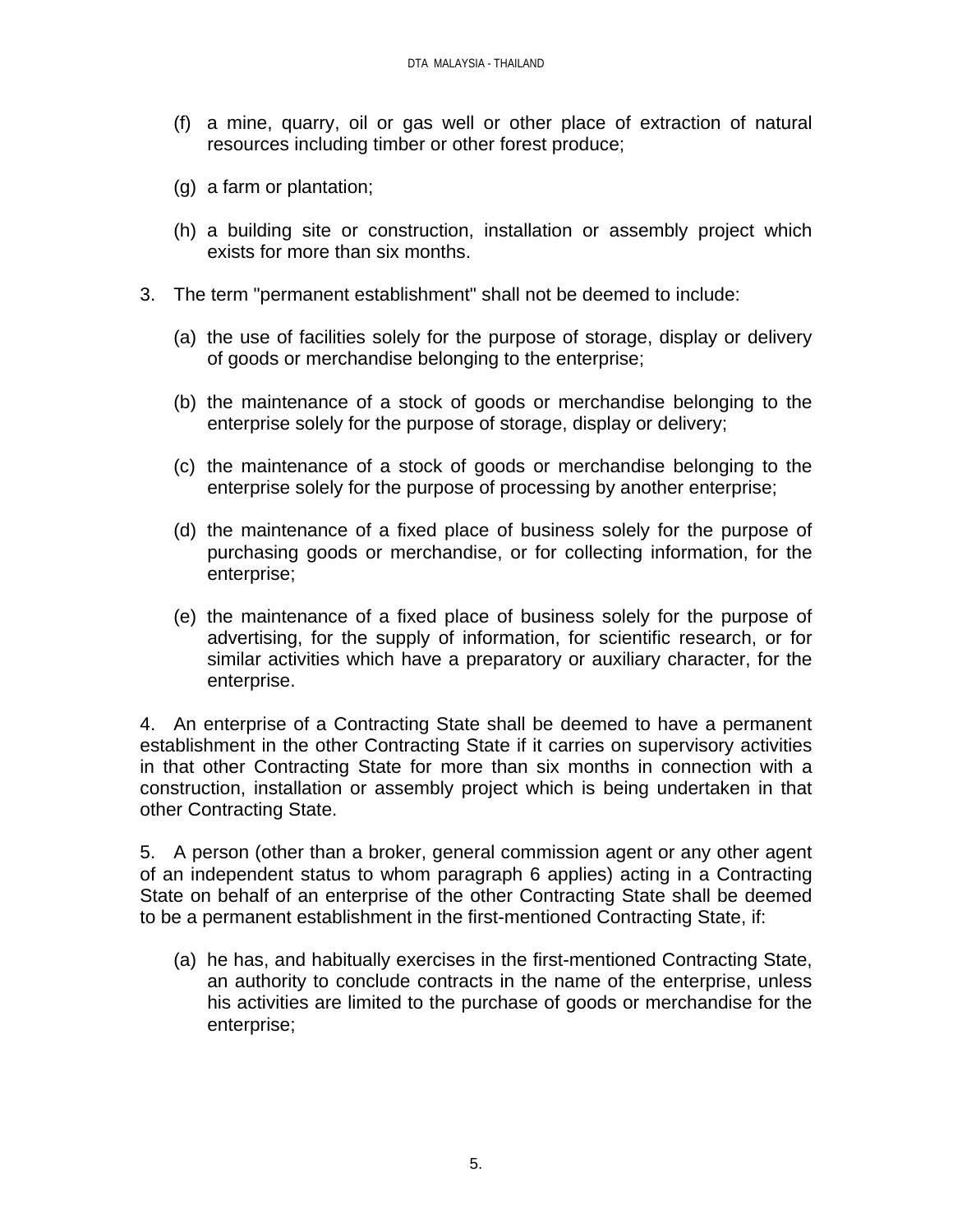- (b) he maintains in the first-mentioned Contracting State a stock of goods or merchandise belonging to the enterprise from which he regularly fills orders on behalf of the enterprise, or
- (c) he secures orders in the first-mentioned State substantially for the enterprise itself or for the enterprise and other enterprises which are controlled by it or have a controlling interest in it.

6. An enterprise of a Contracting State shall not be deemed to have a permanent establishment in the other Contracting State merely because it carries on business in that other Contracting State through a broker, general commission agent or any other agent of an independent status, where such persons are acting in the ordinary course of their business. For this purpose, an agent shall not be considered to be an agent of an independent status if it carries on in that other State an activity described in paragraph 5 substantially for the enterprise itself or for the enterprise and other enterprises which are controlled by it or have a controlling interest in it.

7. The fact that company which is a resident of a Contracting State controls or is controlled by a company which is a resident of the other Contracting State, or which carries on business in that other Contracting State (whether through a permanent establishment or otherwise), shall not of itself constitute either company a permanent establishment of the other.

CHAPTER III TAXATION OF INCOME

### Article 6 **INCOME FROM IMMOVABLE PROPERTY**

1. Income from immovable property may be taxed in the Contracting State in which such property is situated.

2. For the purposes of this Agreement, the term "immovable property" shall be defined in accordance with the laws of the Contracting State in which the property in question is situated. The term shall in any case include property accessory to immovable property, livestock and equipment used in agriculture and forestry, rights to which the provisions of general law respecting landed property apply, usufruct of immovable property and rights to variable or fixed payments as consideration for the working of, or the right to work, mineral deposits, oil or gas wells, quarries and other places of extraction of natural resources including timber or other forest produce. Ships, boats and aircraft shall not be regarded as immovable property.

3. The provisions of paragraph 1 shall apply to income derived from the direct use, letting, or use in any other form of immovable property.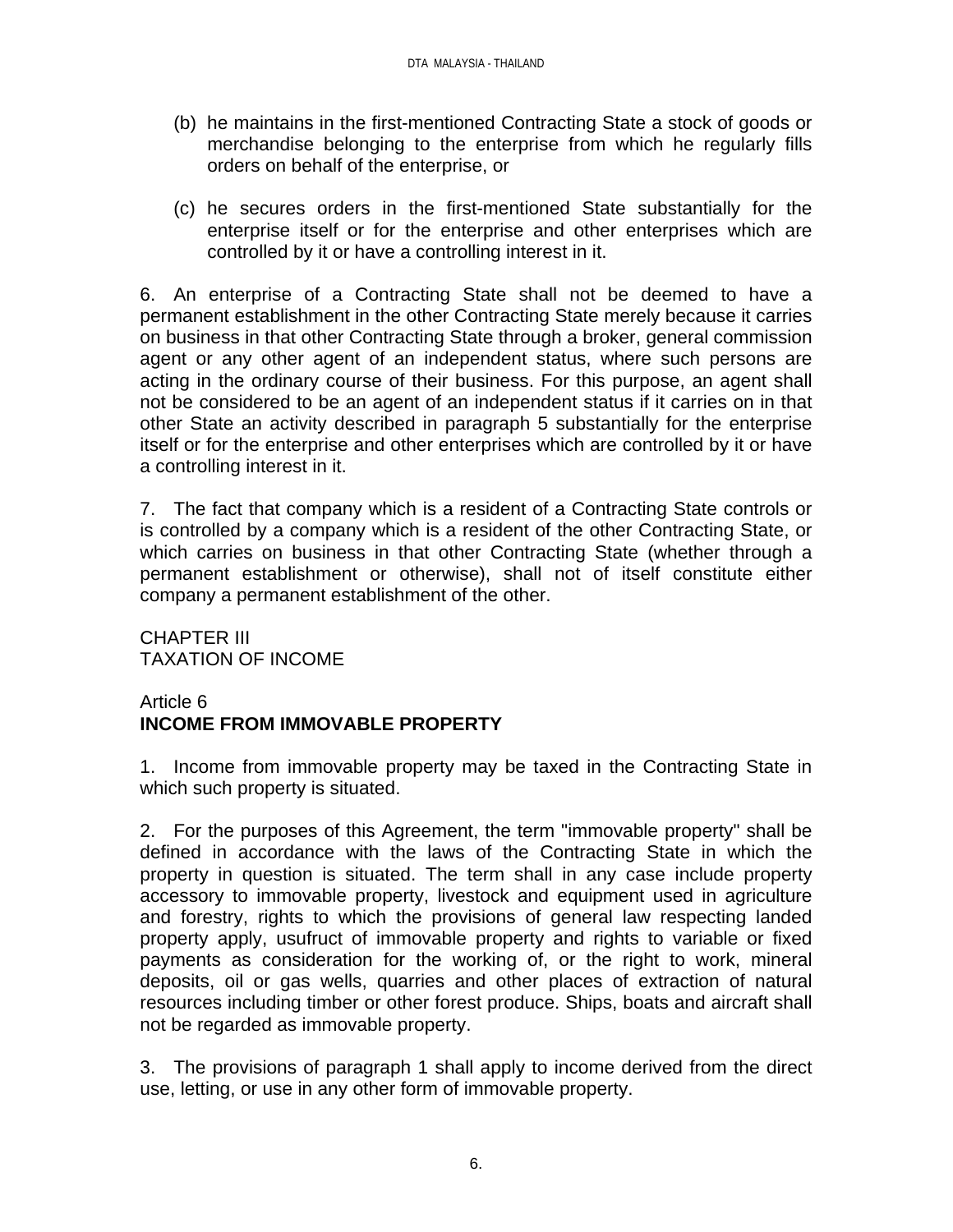4. The provisions of paragraphs 1 and 3 shall also apply to the income from immovable property of an enterprise and to income from immovable property used for the performance of professional services or other independent activities.

## Article 7 **BUSINESS INCOME OR PROFITS**

1. The income or profits of an enterprise of a Contracting State shall be taxable only in that Contracting State unless the enterprise carries on business in the other Contracting State through a permanent establishment situated therein. If the enterprise carries on business as aforesaid, the income or profits of the enterprise may be taxed in the other Contracting State but only on so much thereof as is attributable to that permanent establishment.

2. Where an enterprise of a Contracting State carries on business in the other Contracting State through a permanent establishment situated therein, there shall in each Contracting State be attributed to that permanent establishment the income or profits which it might be expected to make if it were a distinct and separate enterprise engaged in the same or similar activities under the same or similar conditions and dealing wholly independently with the enterprise of which it is a permanent establishment.

3. In determining the income or profits of a permanent establishment, there shall be allowed as deductions all expenses including executive and general administrative expenses, which would be deductible if the permanent establishment were an independent enterprise, insofar as they are reasonably allocable to the permanent establishment, whether incurred in the Contracting State in which the permanent establishment is situated or elsewhere.

4. In so far as it has been customary in Thailand to determine the income or profits to be attributed to a permanent establishment on the basis of a certain reasonable percentage of the gross receipts of the enterprise or on the basis of an apportionment of the total income or profits of the enterprise to its various parts, nothing in paragraph 2 shall preclude Thailand from determining the income or profits to be taxed by any such method. The method adopted shall, however, be such that the result shall be in accordance with the principles laid down in this Article.

5. No income or profits shall be attributed to a permanent establishment by reason of the mere purchase by that permanent establishment of goods or merchandise for the enterprise.

6. Where income or profits include items of income which are dealt with separately in other Articles of this Agreement, then the provisions of those Articles shall not be affected by the provisions of this Article.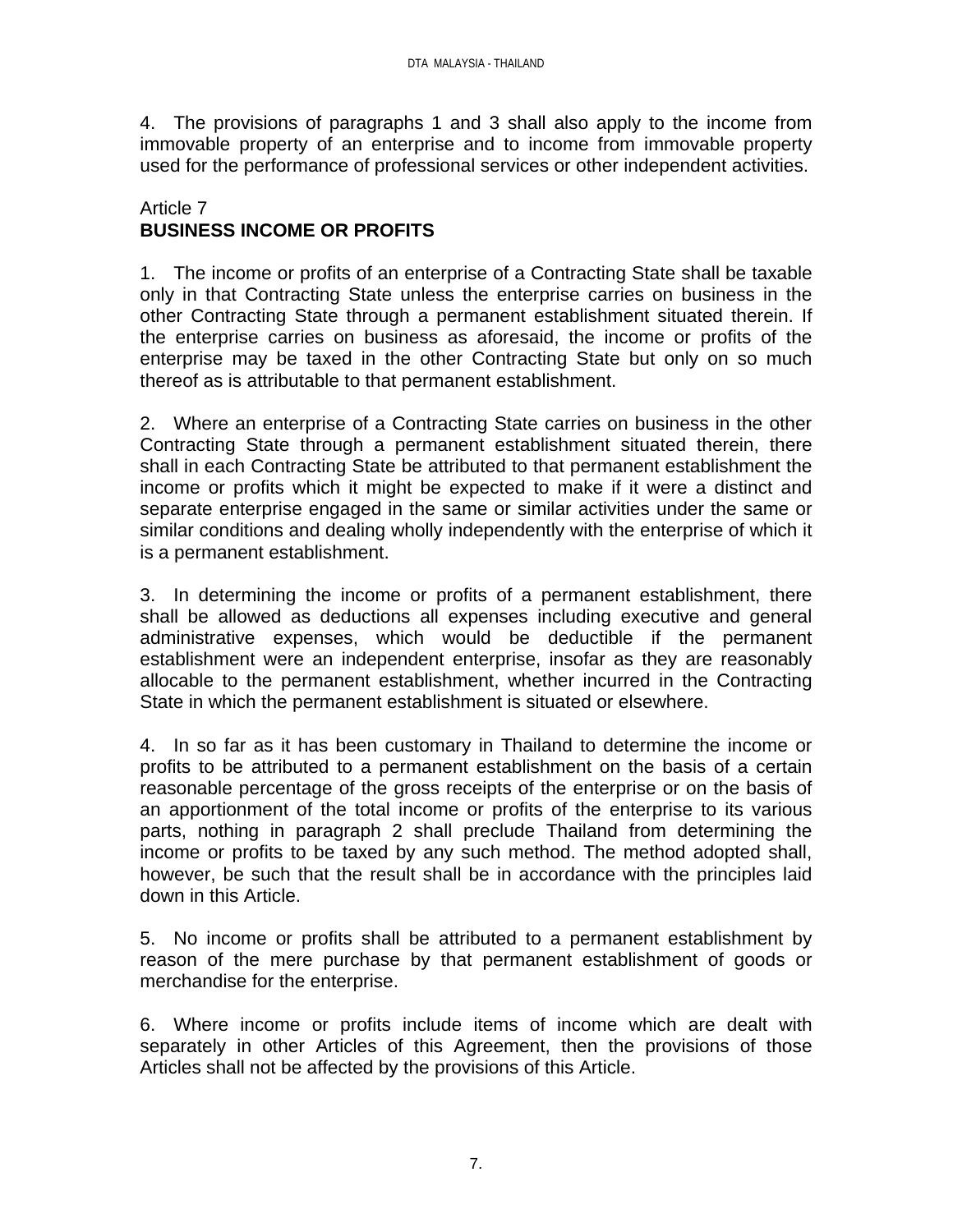### Article 8 **SHIPPING AND AIR TRANSPORT**

1. Income derived by an enterprise of a Contracting State from the operation of aircraft in international traffic shall be taxable only in that Contracting State.

2. Income derived by an enterprise of a Contracting State from the operation of ships in international traffic may be taxed in the other Contracting State, but the tax imposed in that other Contracting State shall be reduced by an amount equal to 50 per cent thereof.

3. The provisions of paragraphs 1 and 2 shall likewise apply in respect of participations in pools of any kind by enterprises engaged in shipping or air transport.

## Article 9 **ASSOCIATED ENTERPRISES**

Where--

(a) an enterprise of a Contracting State participates directly or indirectly in the management, control or capital of an enterprise of the other Contracting State, or

(b) the same persons participate directly or indirectly in the management, control or capital of an enterprise of a Contracting State and an enterprise of the other Contracting State, and in either case conditions are made or imposed between the two enterprises in their commercial or financial relations which differ from those which would be made between independent enterprises, then any income or profits which would, but for those conditions, have accrued to one of the enterprises, but, by reason of those conditions, have not so accrued, may be included in the profits of that enterprise and taxed accordingly.

## Article 10 **DIVIDENDS**

1. Dividends paid by a company which is a resident of a Contracting State to a resident of the other Contracting State may be taxed in that other Contracting State.

- 2. However,
	- (a) dividends paid by a company which is a resident of Thailand to a company which is a resident of Malaysia and which owns not less than 15 per cent of the voting shares of the company paying the dividends, may be taxed in Thailand but the tax so charged shall not exceed: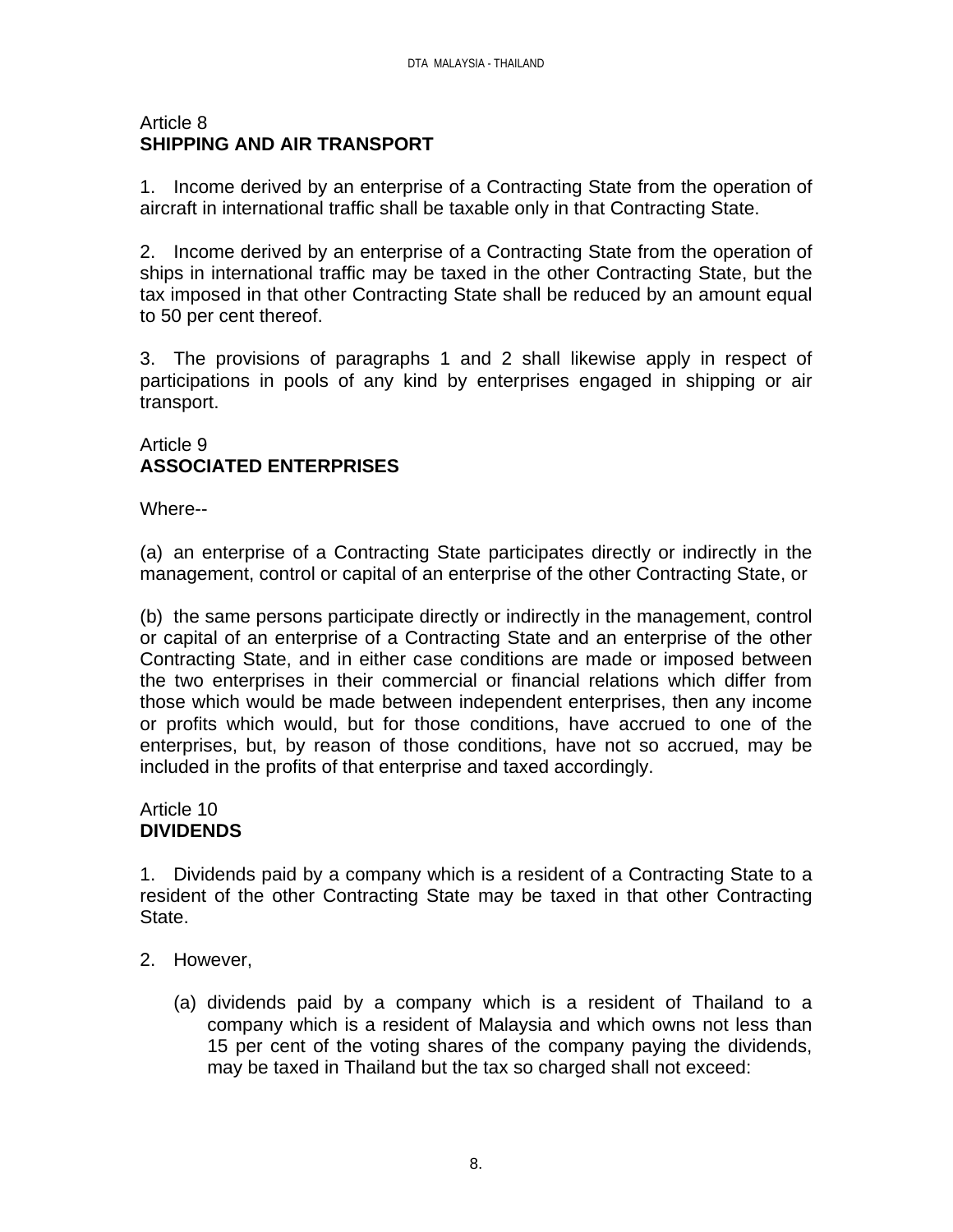- (i) 15 per cent of the gross amount of the dividends if the company paying the dividends engages in an industrial undertaking;
- (ii) 20 per cent of the gross amount of the dividends in other cases;
- (b) dividends paid by a company which is a resident of Malaysia to a resident of Thailand who is the beneficial owner thereof shall be exempt from any tax in Malaysia which is chargeable on dividends in addition to the tax chargeable in respect of the income of the company. Nothing in this subparagraph shall affect the provisions of the Malaysian laws under which the tax in respect of a dividend paid by a company which is a resident of Malaysia from which Malaysian tax has been, or has been deemed to be, deducted may be adjusted by reference to the rate of tax appropriate to the Malaysian year of assessment immediately following that in which the dividend was paid.

3. The provisions of paragraph 1 and 2 shall not apply if the recipient of the dividends, being a resident of a Contracting State, has in the other Contracting State of which the company paying the dividends is a resident, a permanent establishment with which the holding by virtue of which the dividends are paid is effectively connected. In such a case, the provisions of Article 7 shall apply.

4. Where a company which is a resident of a Contracting State derives income or profits from the other Contracting State, that other Contracting State may not impose any tax on the dividends paid by the company to persons who are not residents of that other Contracting State, or subject the company's undistributed profits to a tax on undistributed profits, even if the dividends paid or the undistributed profits consist wholly or partly of income or profits arising in that other Contracting State.

5. The term "dividends" as used in this Article means income from shares or other rights (not being debt-claims) participating in income or profits, as well as income from other corporate rights assimilated to income from shares according to the taxation laws of the Contracting State of which the company making the distribution is a resident.

- 6. The term "industrial undertaking" means:
	- (a) any undertaking engaged in --
		- (i) manufacturing, assembling and processing,
		- (ii) construction, civil engineering and shipbuilding,
		- (iii) production of electricity, hydraulic power, gas or the supply of water, or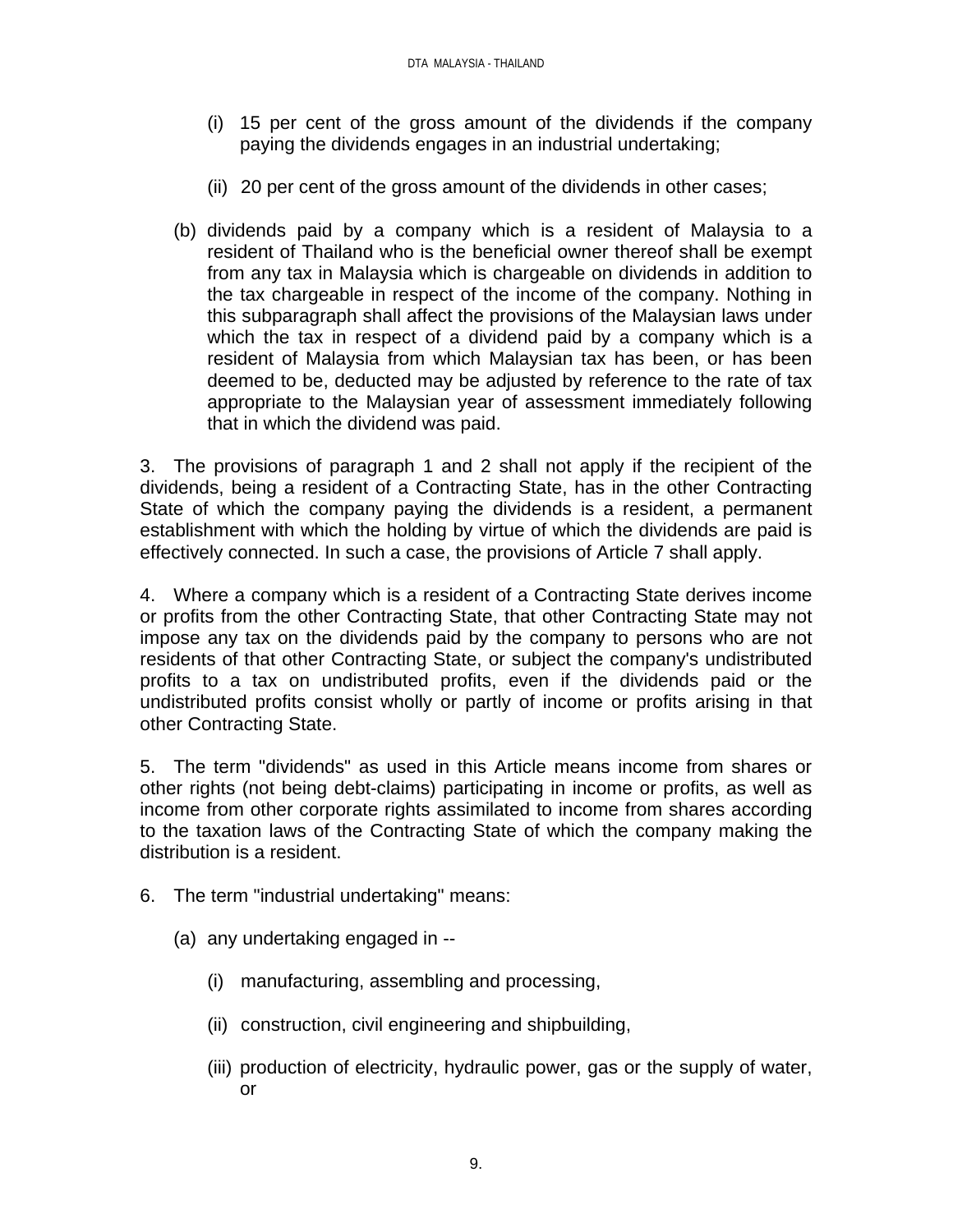- (iv) agriculture, forestry and fishery and the carrying on of a plantation, and
- (b) any other undertaking entitled to the privileges accorded under the laws of Thailand on the promotion of industrial investment.

### Article 11 **INTEREST**

1. Interest arising in a Contracting State and paid to a resident of the other Contracting State may be taxed in that other Contracting State.

- 2. However,
	- (a) interest arising in Thailand may be taxed according to the laws of Thailand but if the recipient is a resident of Malaysia, the tax so charged shall not exceed:
		- (i) 10 per cent of the gross amount of the interest if it is received by any financial institution (including an insurance company);
		- (ii) in all other cases, 25 per cent of the gross amount of the interest;
	- (b) interest arising in Malaysia may be taxed according to the laws of Malaysia, but if the recipient is a resident of Thailand, the tax so charged shall not exceed 15 per cent of the gross amount of the interest.

3. Notwithstanding the provisions of paragraph 2, interest arising in a Contracting State and paid to the Government of the other Contracting State shall be exempt from tax in the first-mentioned Contracting State.

- 4. For the purposes of paragraph 3, the term "Government"--
	- (a) in the case of Malaysia, means the Government of Malaysia or any State Government and shall include:
		- (i) the Bank Negara Malaysia;
		- (ii) the local authorities; and
		- (iii) such institutions, the capital of which is wholly owned by the Government of Malaysia or any State Government or any local authorities, as may be agreed from time to time between the Governments of the two Contracting States;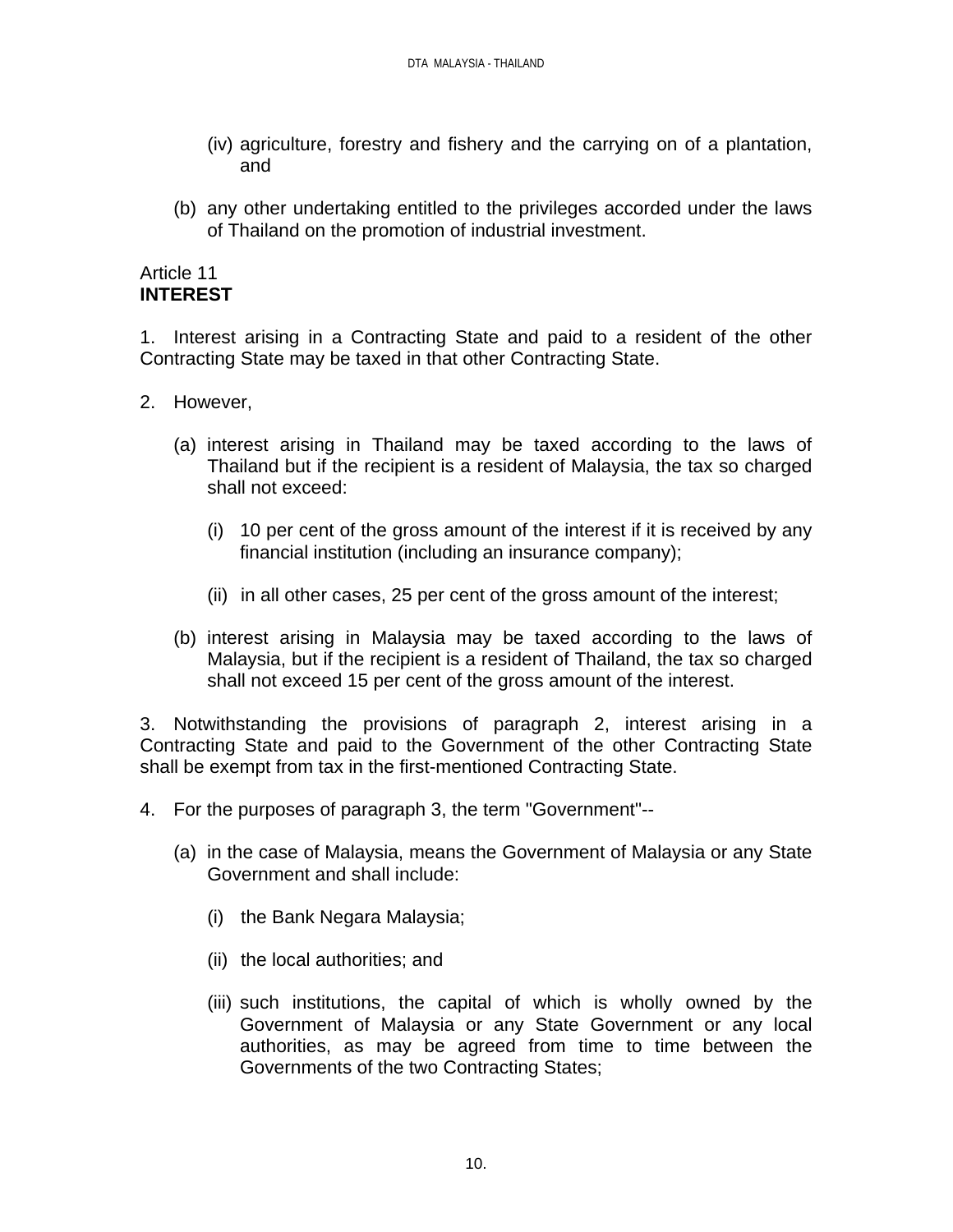- (b) in the case of Thailand, means the Government of the Kingdom of Thailand and shall include:
	- (i) the Bank of Thailand;
	- (ii) the local authorities; and
	- (iii) such institutions, the capital of which is wholly owned by the Government of the Kingdom of Thailand or any local authorities, as may be agreed from time to time between the Governments of the two Contracting States.

5. The provisions of paragraphs 1 and 2, shall not apply if the recipient of the interest is a resident of a Contracting State and has in the other Contracting State in which the interest arises a permanent establishment with which the debtclaim in respect of which the interest arises is effectively connected. In such a case, the provisions of Article 7 shall apply.

6. Interest shall be deemed to arise in a Contracting State when the payer is that Contracting State itself, a political subdivision, a local authority or a resident of that Contracting State. Where, however, the person paying the interest, whether he is a resident of a Contracting State or not, has in a Contracting State a permanent establishment in connection with which the indebtedness on which the interest is paid was incurred, and that interest is borne by that permanent establishment, then such interest shall be deemed to arise in the Contracting State in which the permanent establishment is situated.

7. Where, owing to a special relationship between the payer and the recipient or between both of them and some other person, the amount of the interest paid, having regard to the debt-claim for which it is paid, exceeds the amount which would have been agreed upon by the payer and the recipient in the absence of such relationship, the provisions of this Article shall apply only to the lastmentioned amount. In that case, the excess part of the payments shall remain taxable according to the laws of each Contracting State, due regard being had to the other provisions of this Agreement.

8. The term "interest" as used in this Article means income from debt claims of every kind, whether or not secured by mortgage, and whether or not carrying a right to participate in the debtor's profits, and in particular, income from government securities and income from bonds or debentures, including premiums and prizes attaching to such securities, bonds or debentures, as well as income assimilated to income from money lent by the taxation laws of the Contracting State in which the income arises.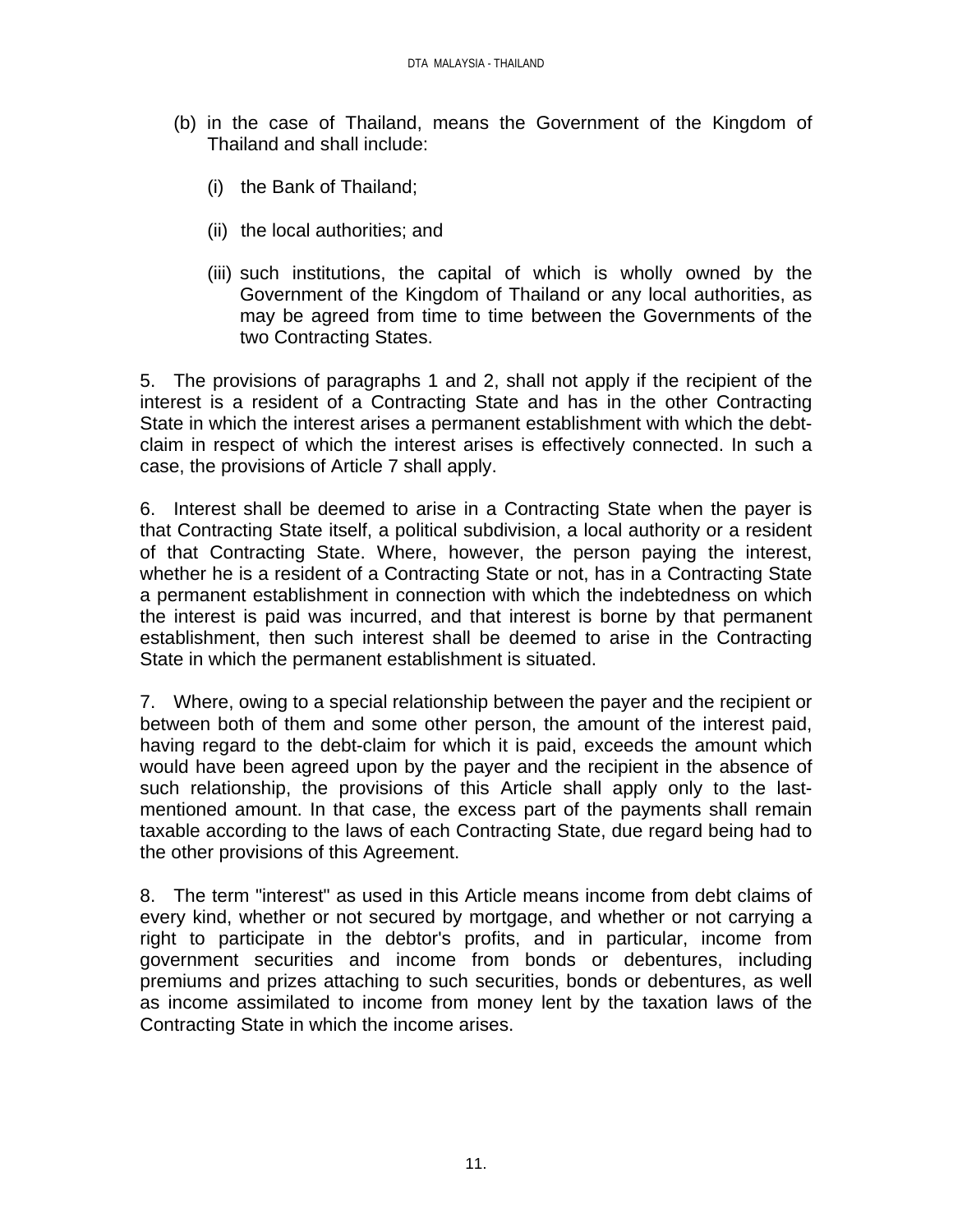### Article 12 **ROYALTIES**

1. Royalties arising in a Contracting State and paid to a resident of the other Contracting State may be taxed in that other Contracting State.

2. However, such royalties may be taxed in the Contracting State in which they arise, and according to the laws of that Contracting State, but if the recipient is a resident of the other Contracting State, the tax so charged shall not exceed 15 per cent of the gross amount of the royalties.

3. Notwithstanding the provisions of paragraph 2, approved industrial royalties derived from Malaysia by a resident of Thailand shall be exempt from Malaysian tax.

4. The term "royalties" as used in this Article means payments of any kind received as a consideration for the use of or the right to use, any copyright of literary, artistic or scientific work, patent, trade mark, design or model, plan, secret formula or process, or for the use of, or right to use, industrial, commercial or scientific equipment, or for information concerning industrial, commercial or scientific experience. The term, however, does not include any royalty or other amount paid in respect of motion picture films or of tapes for radio or television broadcasting, or of the operation of a mine, oil well, quarry or any other place of extraction of natural resources or of timber or other forest produce.

5. The term "approved industrial royalties" means royalties as defined in paragraph 4 which are approved and certified by the competent authority of Malaysia as payable for the purpose of promoting industrial development in Malaysia and which are payable by an enterprise which is wholly or mainly engaged in activities falling within one of the following classes:

- (a) manufacturing, assembling or processing;
- (b) construction, civil engineering or ship-building; or
- (c) electricity, hydraulic power, gas or water supply.

6. Income derived from the alienation of rights or property mentioned in paragraph 4 may be taxed in the Contracting State in which such income arises, but the tax which it imposes shall not exceed 15 per cent of the gross amount thereof.

7. The provisions of paragraphs 1, 2, 3 and 6 shall not apply if the recipient of the royalties or income, being a resident of a Contracting State, has in the other Contracting State in which the royalties or income arise a permanent establishment with which the right or property giving rise to the royalties or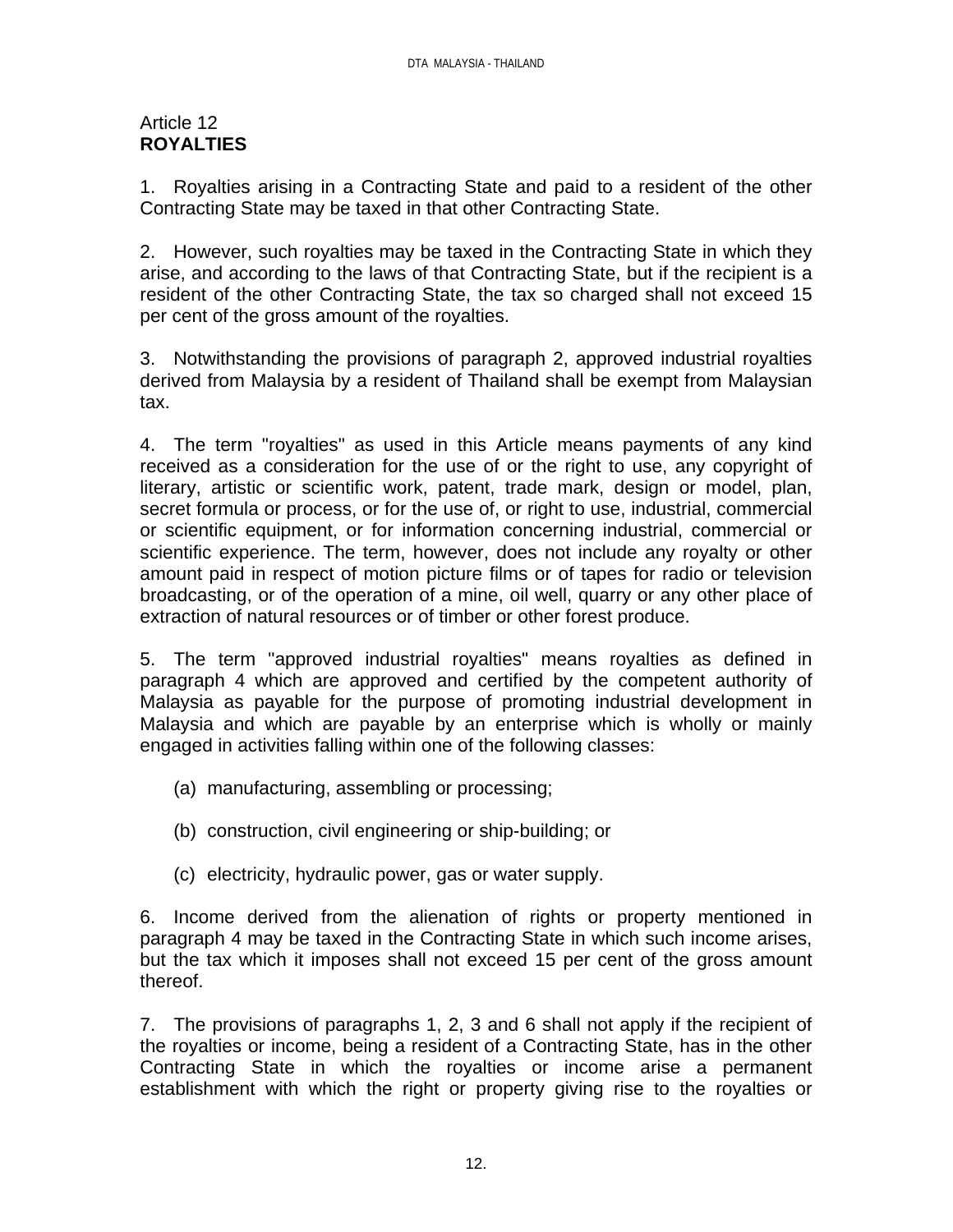income is effectively connected. In such a case, the provisions of Article 7 shall apply.

8. Royalties or income mentioned in paragraph 6 shall be deemed to arise in a Contracting State if the payer is that Contracting State itself, a political subdivision, a local authority or a resident of that Contracting State. Where, however, the person paying such royalties or income, whether he is a resident of a Contracting State or not, has in a Contracting State a permanent establishment in connection with which the obligation to pay the royalties or income was incurred, and those royalties or income are borne by that permanent establishment, then such royalties or income shall be deemed to arise in the Contracting State in which the permanent establishment is situated.

9. Where, owing to a special relationship between the payer and the recipient or between both of them and some other person, the amount of the royalties or income paid, having regard to the use, right or information for which they are paid, exceeds the amount which would have been agreed upon by the payer and the recipient in the absence of such relationship, the provisions of this Article shall apply only to the last-mentioned amount. In that case, the excess part of the payments shall remain taxable according to the laws of each Contracting State, due regard being had to the other provisions of this Agreement.

## Article 13 **GAINS FROM THE ALIENATION OF PROPERTY**

1. Gains from the alienation of immovable property, as defined in paragraph 2 of Article 6, may be taxed in the Contracting State in which such property is situated.

2. Gains from the alienation of movable property forming part of the business property of a permanent establishment which an enterprise of a Contracting State has in the other Contracting State or of movable property pertaining to a fixed base available to a resident of a Contracting State in the other Contracting State for the purpose of performing professional services, including such gains from the alienation of such a permanent establishment (alone or together with the whole enterprise) or of such a fixed base may be taxed in the other Contracting State. However, gains from the alienation of ships or aircraft operated by an enterprise of a Contracting State in international traffic and movable property pertaining to the operation of such ships or aircraft shall be taxable only in the Contracting State of which the enterprise is a resident.

3. Gains from the alienation of any property or assets, other than those mentioned in paragraphs 1 and 2 of this Article and paragraphs 4 and 6 of Article 12 shall be taxable only in the Contracting State of which the alienator is a resident. Nothing in this paragraph shall prevent either Contracting State from taxing the gains or income from the sale or transfer of shares or other securities.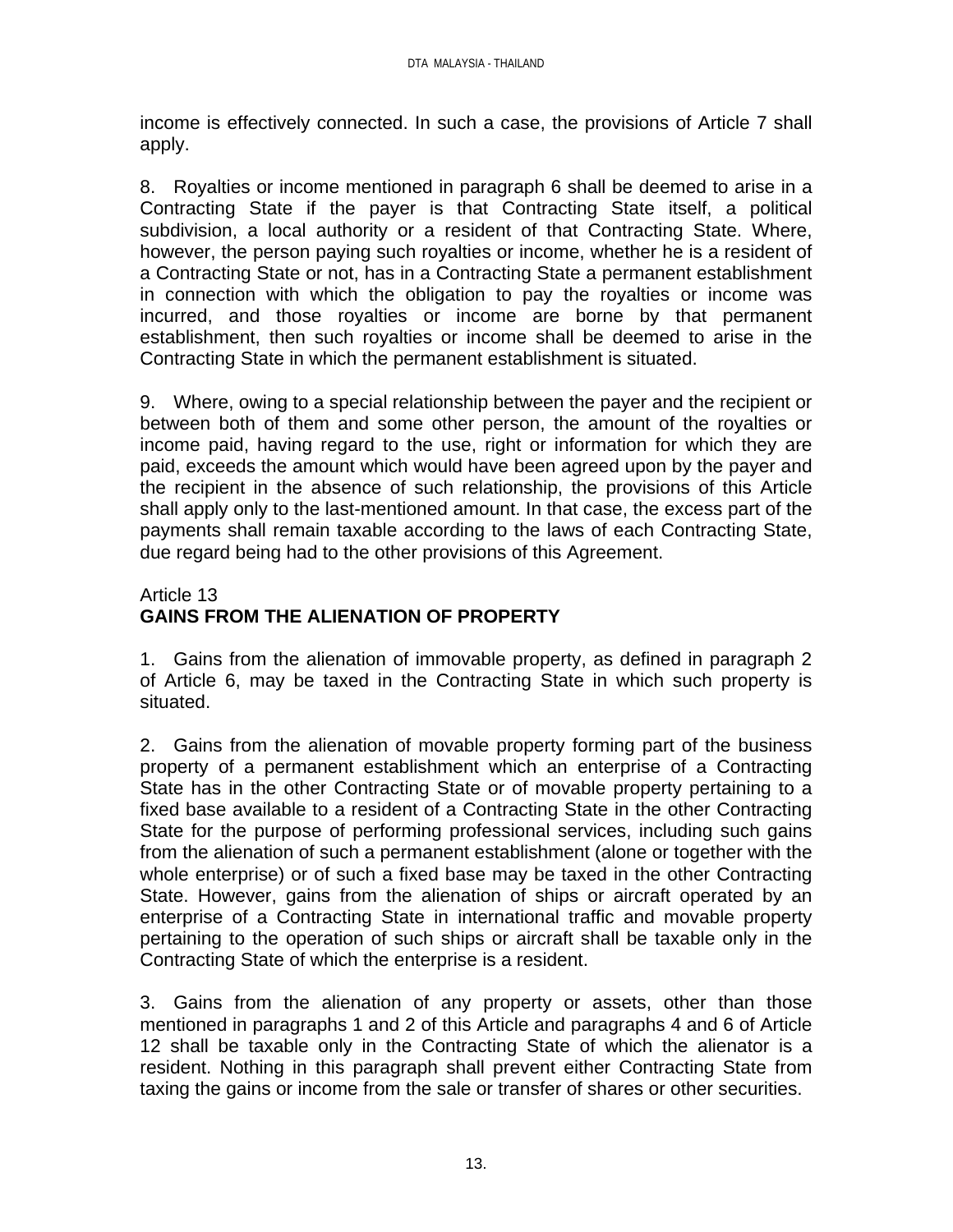#### Article 14 **PERSONAL SERVICES**

1. Subject to the provisions of Articles 15, 17, 18, 19 and 20 remuneration (other than pensions) derived by a resident of a Contracting State in respect of personal (including professional) services shall be taxable only in that Contracting State unless services are performed in the other Contracting State. If the services are so performed, such the remuneration as is derived therefrom may be taxed in the other Contracting State.

2. Notwithstanding the provisions of paragraph 1, remuneration (other than pensions) derived by a resident of a Contracting State in respect of personal (including professional) services performed in any calendar year in the other Contracting State shall be taxable only in the first-mentioned Contracting State, if--

- (a) the recipient is present in the other Contracting State for a period or periods not exceeding in the aggregate 183 days in the calendar year concerned, and
- (b) the services are performed for or on behalf of a person who is a resident of the first-mentioned Contracting State, and
- (c) the remuneration is not borne by a permanent establishment which the person paying the remuneration has in the other Contracting State.

3. Notwithstanding the preceding provisions of this Article, remuneration in respect of an employment exercised on board a ship or aircraft operated in international traffic by an enterprise of a Contracting State, shall be taxable only in that Contracting State.

## Article 15 **DIRECTOR'S FEES**

Director's fees and similar payments derived by a resident of a Contracting State in his capacity as a member of the Board of Directors of a company which is a resident of the other Contracting State, may be taxed in that other Contracting State.

# Article 16 **ARTISTES AND ATHLETES**

1. Notwithstanding the provisions of Article 14, income derived by public entertainers (such as stage, motion picture, radio or television artistes and musicians) or athletes, from their personal activities as such may be taxed in the Contracting State in which these activities are exercised.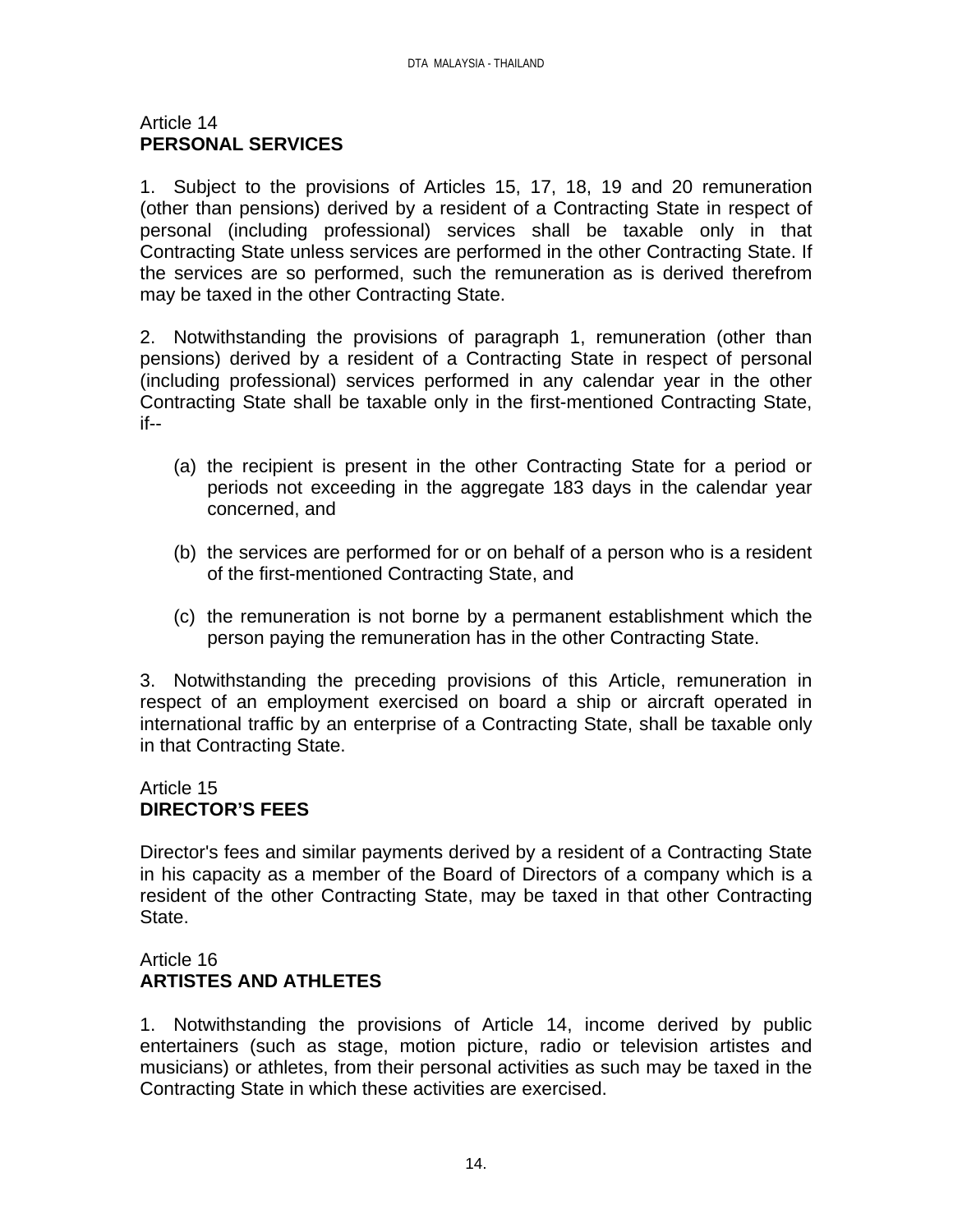2. Where the personal activities referred to in paragraph 1 are provided in a Contracting State by an enterprise of the other Contracting State, the profits derived from providing these activities by such an enterprise may be taxed in the first-mentioned Contracting State.

3. The provisions of paragraphs 1 and 2 shall not apply to remuneration or profits derived from activities exercised in a Contracting State if the visit to that Contracting State is directly or indirectly supported wholly or substantially from the public funds of the other Contracting State, a political sub-division, a local authority or statutory body thereof.

## Article 17 **PENSIONS AND ANNUITIES**

1. Subject to the provisions of Article 18, any pension or other remuneration for past employment or any annuity arising in a Contracting State and paid to resident of the other Contracting State may be taxed in the first-mentioned Contracting State.

2. Pensions or other remuneration for past employment shall be deemed to arise in a Contracting State if the payer is that Contracting State itself, a political subdivision or local authority or a resident of that Contracting State. Where, however, the person paying such income, whether he is a resident of a Contracting State or not, has in a Contracting State a permanent establishment, and such income is borne by the permanent establishment, then the income shall be deemed to arise in the Contracting State in which the permanent establishment is situated.

3. The term "annuity" includes a stated sum payable periodically at stated times, during life or during a specified or ascertainable period of time, under an obligation to make the payments in return for adequate and full consideration in money or money's worth.

### Article 18 **GOVERNMENTAL FUNCTIONS**

1. (a) Remuneration, other than a pension, paid by a Contracting State or a political sub-division or a local authority thereof to any individual in respect of services rendered to that Contracting State or political sub-division or local authority thereof shall be taxable only in that Contracting State.

(b) However, such remuneration shall be taxable only in the other Contracting State if the services are rendered in that Contracting State and the recipient is a resident of that other Contracting State who:

(i) is a national of that Contracting State; or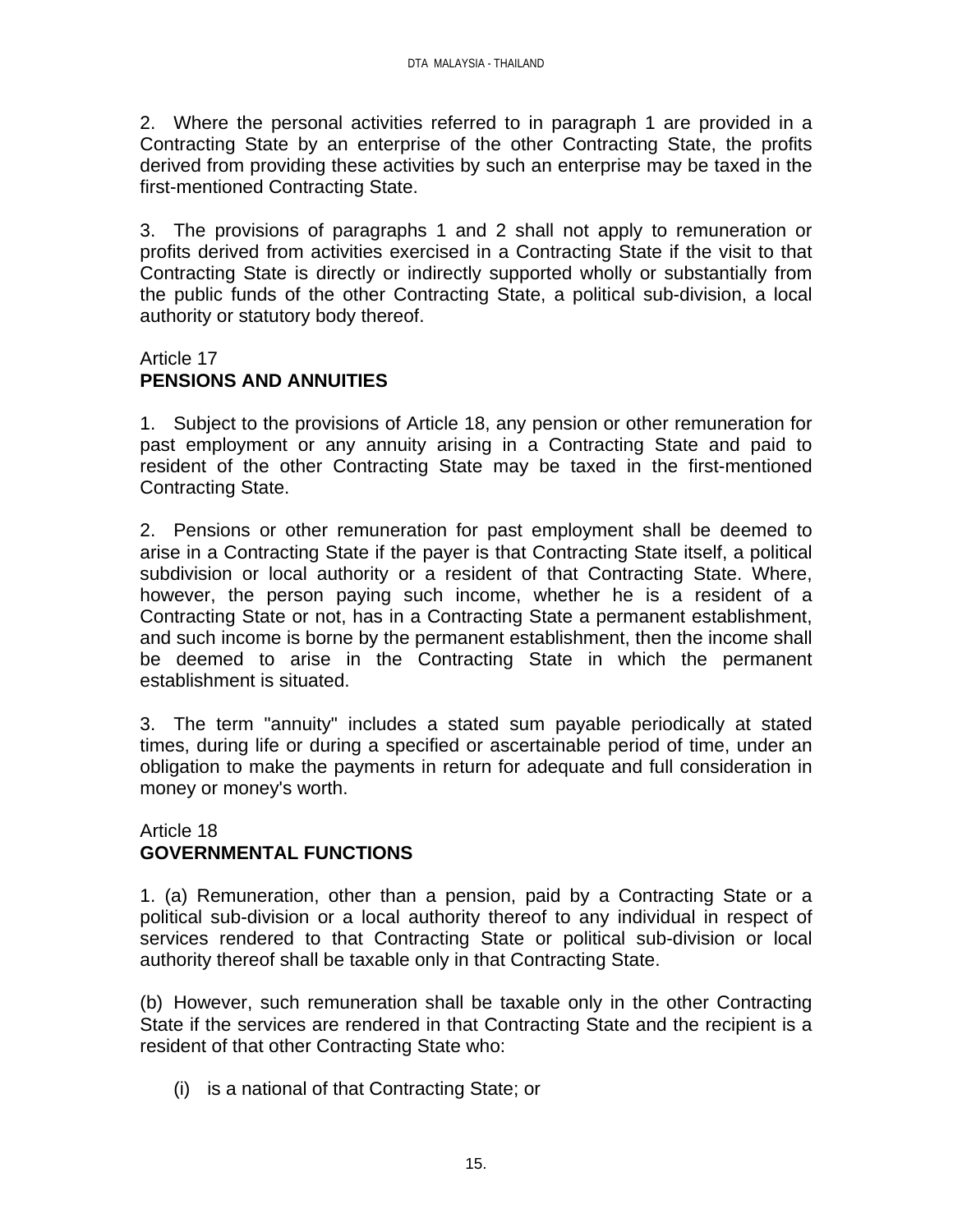(ii) did not become a resident of that Contracting State solely for the purpose of performing the services.

2. Any pension paid by, or out of funds created by, a Contracting State or a political sub-division or a local authority thereof to any individual in respect of services rendered to that Contracting State or political sub-division or local authority thereof may be taxed in the other Contracting State.

3. The provisions of Articles 14, 15 and 17 shall apply to remuneration or pensions in respect of services rendered in connection with any trade or business carried on by a Contracting State or a political sub-division or a local authority thereof.

# Article 19 **STUDENTS AND APPRENTICE**

An individual who is a resident of a Contracting State immediately before making a visit to the other Contracting State and is temporarily present in that other Contracting State solely--

- (a) as a student at a recognised university, college or school;
- (b) as a recipient of grant, allowance or award for the primary purpose of study or research from a government, religious, charitable, scientific, literary or educational organization; or
- (c) as a business or technical apprentice, shall be exempt from tax in that other Contracting State in respect of
	- (i) remittances from abroad for the purposes of his maintenance, education, study, research or training,
	- (ii) the grant, allowance or award, and
	- (iii) remuneration for personal services in that other Contracting State not exceeding 3,600 Malaysian ringgit or 28,800 Thai baht during any calendar year or such other amounts as the competent authorities of the Contracting States may from time to time agree upon, provided that such services are in connection with his study, research or training or are necessary for the purpose of his maintenance.

## Article 20 **PROFESSORS, TEACHERS AND RESEARCHERS**

.An individual who is a resident of a Contracting State immediately before making a visit to the other Contracting State, and who, at the invitation of any university,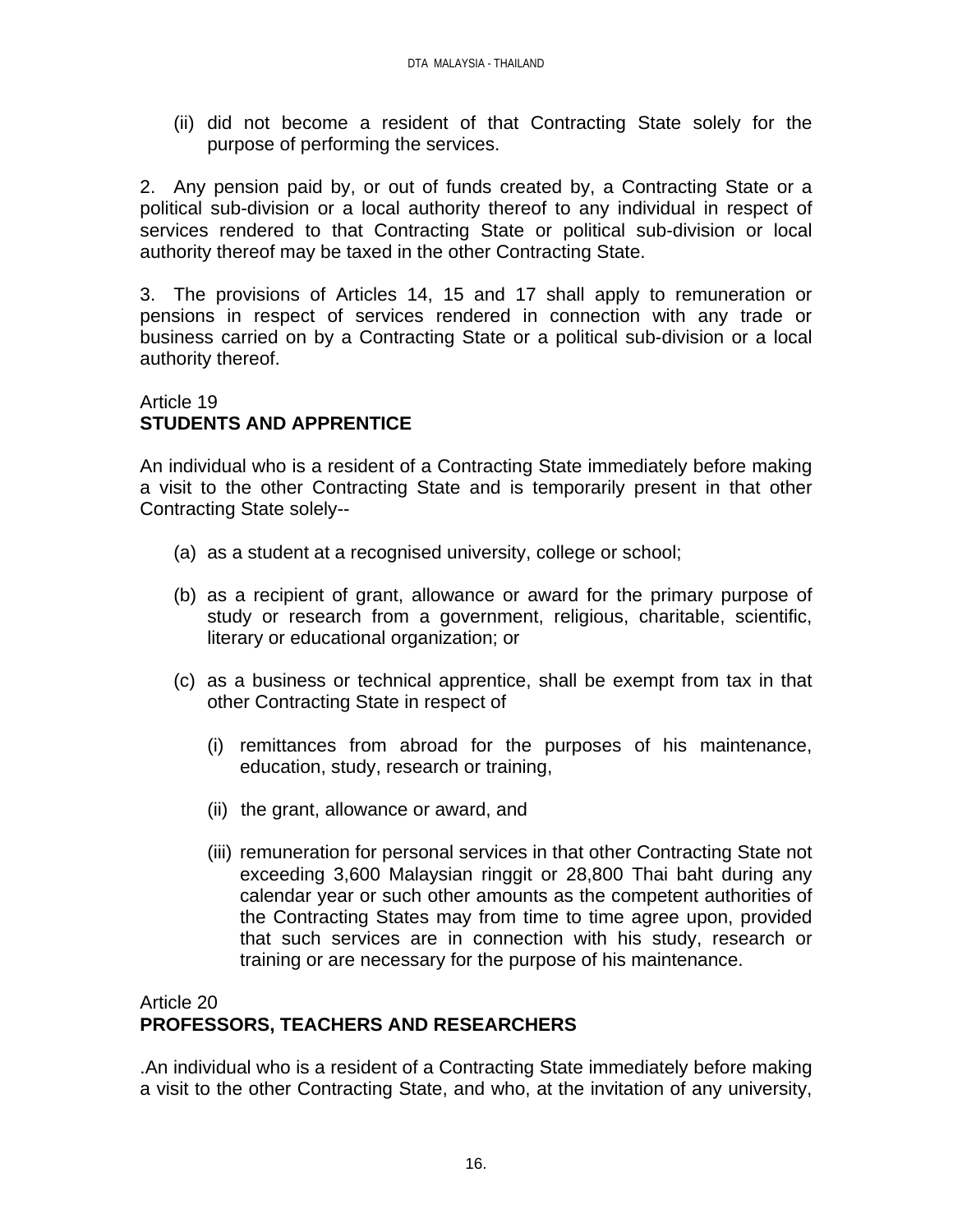college, school or other similar educational institution, which is recognised by the competent authority in that other Contracting State, visits that other Contracting State for a period not exceeding two years solely for the purpose of teaching or research or both at such educational institution shall be exempt from tax in that other Contracting State on any remuneration for such teaching or research.

#### Article 21 **INCOME NOT EXPRESSLY MENTIONED**

Items of income of a resident of a Contracting State which are not expressly mentioned in the foregoing Articles of this Agreement may be taxed in the Contracting State where the income arises.

## CHAPTER IV METHODS FOR ELIMINATION OF DOUBLE TAXATION

## Article 22 **LIMITATION OF RELIEF**

Where this Agreement provides (with or without other conditions) that income from sources in a Contracting State shall be exempt from tax, or taxed at a reduced rate in that Contracting State and under the laws in force in the other Contracting State the said income is subject to tax by reference to the amount thereof which is remitted to or received in that other Contracting State and not by reference to the full amount thereof, then the exemption or reduction of tax to be allowed under this Agreement in the first-mentioned Contracting State shall apply to so much of the income as is remitted to or received in that other Contracting State.

# Article 23

# **ELIMINATION OF DOUBLE TAXATION**

1. The laws in force in either of the Contracting States shall continue to govern the taxation of income in the respective Contracting States except where the express provisions to the contrary are made in this Agreement. Where income is subject to tax in both Contracting States, relief from double taxation shall be given in accordance with the following paragraphs of this Article.

2. In the case of Malaysia, subject to the laws of Malaysia regarding the allowance as a credit against Malaysian tax of tax payable in any country other than Malaysia, Thai tax payable in respect of income derived from Thailand shall be allowed as a credit against Malaysian tax payable in respect of that income. Where such income is a dividend paid by a company which is a resident of Thailand to a company which is a resident of Malaysia and which owns not less than 15 per cent of the voting shares of the company paying the dividend, the credit shall take into account Thai tax payable by that company in respect of its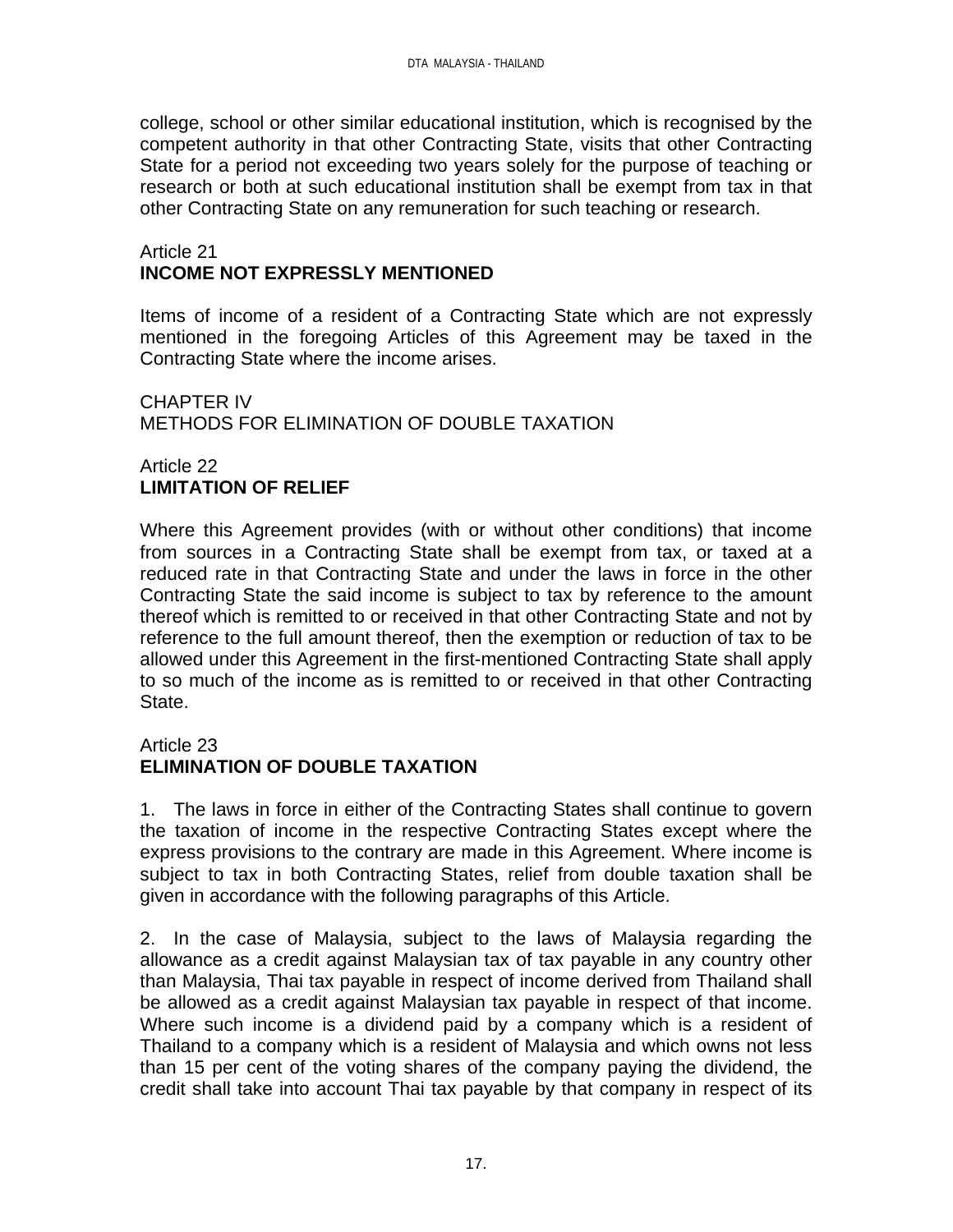income out of which the dividend is paid. The credit shall not, however, exceed that part of the Malaysian tax, as computed before the credit is given, which is appropriate to such item of income.

3. For the purposes of paragraph 2, the term "Thai tax payable" shall be deemed to include the amount of Thai tax which would have been paid if the Thai tax had not been exempted or reduced in accordance with—

- (a) the special incentive laws designed to promote economic development in Thailand so far as they are in force on the date of signature of this Agreement; or
- (b) any other provisions which may subsequently be introduced in Thailand in modification of, or in addition to, the existing special incentive laws so far as they are agreed by the competent authorities of the Contracting States to be of a substantially similar character.

4. In the case of Thailand, Malaysian tax payable in respect of income derived from Malaysia shall be allowed as a credit against Thai tax payable in respect of that income. The credit shall not, however, exceed that part of the Thai tax, as computed before the credit is given, which is appropriate to such item of income. Where such income is a dividend paid by a company which is a resident of Malaysia to a company which is a resident of Thailand and which owns not less than 15 per cent of the voting shares of the company paying the dividend, the credit shall take into account Malaysian tax payable by that company in respect of its income out of which the dividend is paid.

5. For the purposes of paragraph 4, the term "Malaysian tax payable" shall be deemed to include Malaysian tax which would, under the laws of Malaysia and in accordance with this Agreement, have been payable on :

- (a) any income derived from sources in Malaysia had the income not been exempted from Malaysian tax in accordance with--
	- (i) sections 21, 22 and 26 of the Investment Incentives Act 1968 of Malaysia so far as they were in force on the date of signature of this Agreement; or
	- (ii) any other provisions which may subsequently be introduced in Malaysia in modification of, or in addition to, the Investment Incentives laws so far as they are agreed by the competent authorities of the Contracting States to be of a substantially similar character; and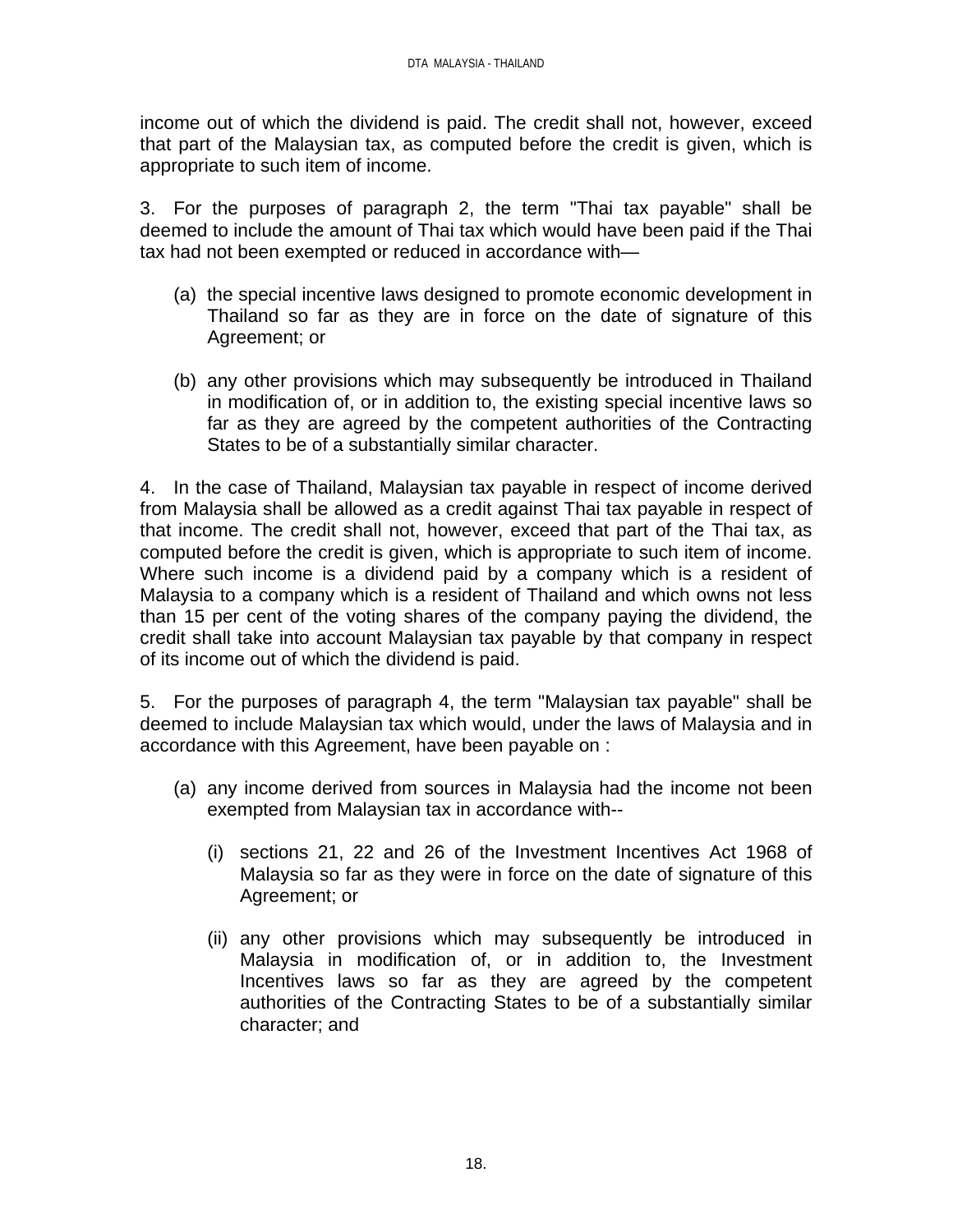(b) approved industrial royalties to which paragraph 3 of Article 12 applies had those royalties not been exempted from Malaysian tax in accordance with that paragraph.

CHAPTER V SPECIAL PROVISIONS

# Article 24 **NON-DISCRIMINATION**

1. The nationals of a Contracting State shall not be subjected in the other Contracting State to any taxation or any requirement connected therewith which is other or more burdensome than the taxation and connected requirements to which nationals of that other Contracting State in the same circumstances are or may be subjected.

2. The taxation on a permanent establishment which an enterprise of a Contracting State has in the other Contracting State shall not be less favourably levied in that other Contracting State than the taxation levied on enterprises of that other Contracting State carrying on the same activities.

3. Enterprises of a Contracting State, the capital of which is wholly or partly owned or controlled, directly or indirectly, by one or more residents of the other Contracting State, shall not be subjected in the first-mentioned Contracting State to any taxation or any requirement connected therewith which is other or more burdensome than the taxation and connected requirements to which other similar enterprises of that first-mentioned Contracting State are or may be subjected.

- 4. Nothing in this Article shall be construed as obliging:
	- (a) a Contracting State to grant to individuals who are resident of the other Contracting State any personal allowances, reliefs and reductions for taxation purposes on account of civil status or family responsibilities which it grants to its own residents;
	- (b) Malaysia to grant to nationals of Thailand not resident in Malaysia those personal allowances, reliefs and reductions for taxation purposes which are by law available on the date of signature of this Agreement only to nationals of Malaysia who are not resident in Malaysia.

5. In this Article, the term "taxation" means taxes which are the subject of this Agreement.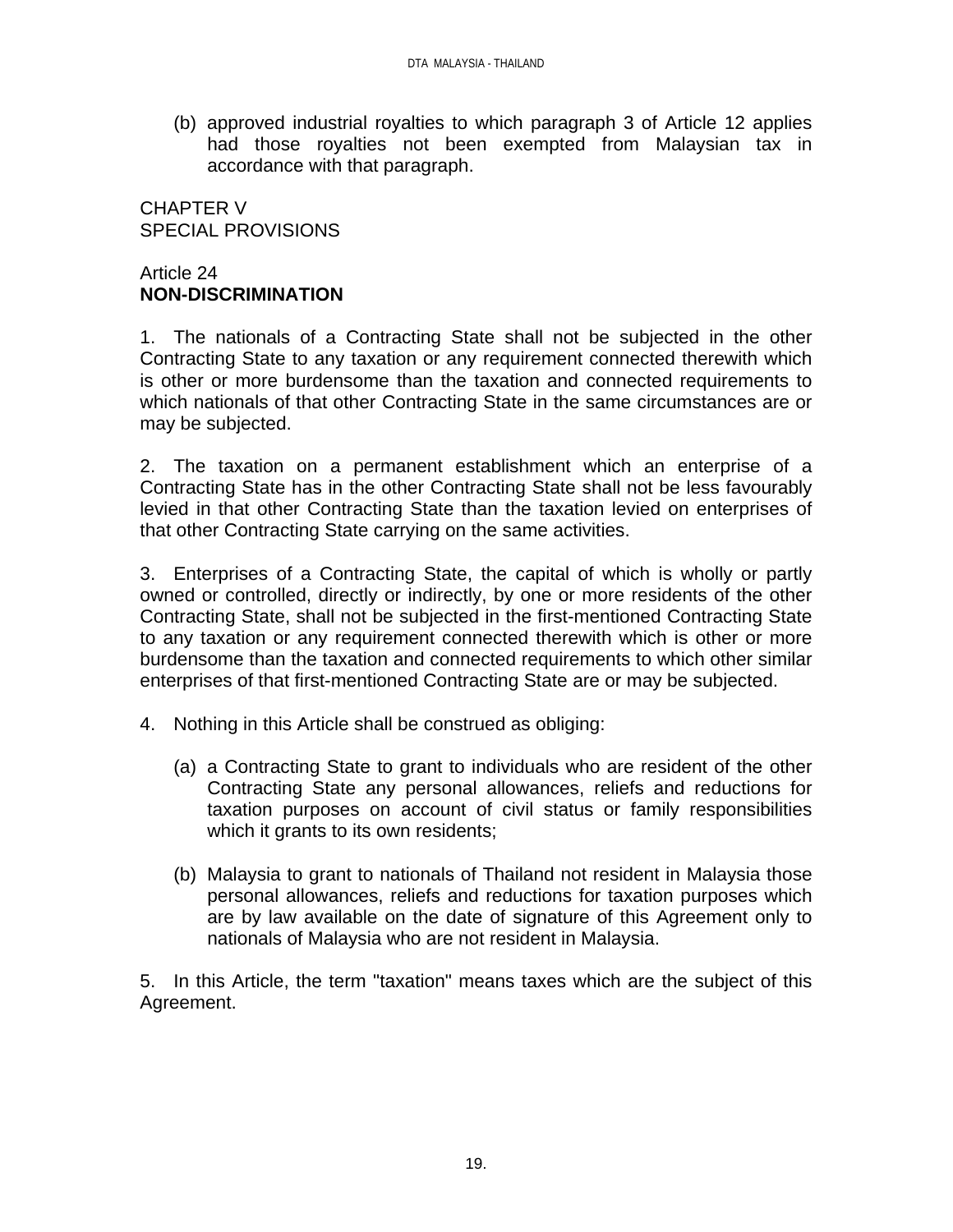### Article 25 **MUTUAL AGREEMENT PROCEDURE**

1. Where a resident of a Contracting State considers that the actions of one or both of the Contracting States result or will result for him in taxation not in accordance with this Agreement, he may, notwithstanding the remedies provided by the taxation laws of those Contracting States, present his case to the competent authority of the Contracting State of which he is a resident.

2. The competent authority shall endeavour, if the objection appears to it to be justified and if it is not itself able to arrive at an appropriate solution, to resolve the case by mutual agreement with the competent authority of the other Contracting State, with a view to the avoidance of taxation which is not in accordance with the Agreement.

3. The competent authorities of the Contracting States shall endeavour to resolve by mutual agreement any difficulties or doubts arising as to the interpretation or application of the Agreement. They may also consult together for the elimination of double taxation in cases not provided for in the Agreement.

4. The competent authorities of the Contracting States may communicate with each other directly for the purpose of reaching an agreement in the sense of the preceding paragraphs.

# Article 26 **EXCHANGE OF INFORMATION**

1. The competent authorities of the Contracting States shall exchange such information as is necessary for the carrying out of this Agreement or for the prevention or detection of evasion or avoidance of taxes covered by this Agreement. Any information so exchanged shall be treated as secret and shall not be disclosed to any persons or authorities other than those (including a Court or reviewing authority) concerned with the assessment, collection or enforcement of the taxes which are the subject of the Agreement or the determination of appeals in relation thereto.

2. In no case shall the provisions of paragraph 1 be construed so as to impose on one of the Contracting States the obligation:

- (a) to carry out administrative measures at variance with the laws or the administrative practice of that or of the other Contracting States;
- (b) to supply particulars which are not obtainable under the laws or in the normal course of administration of that or of the other Contracting State;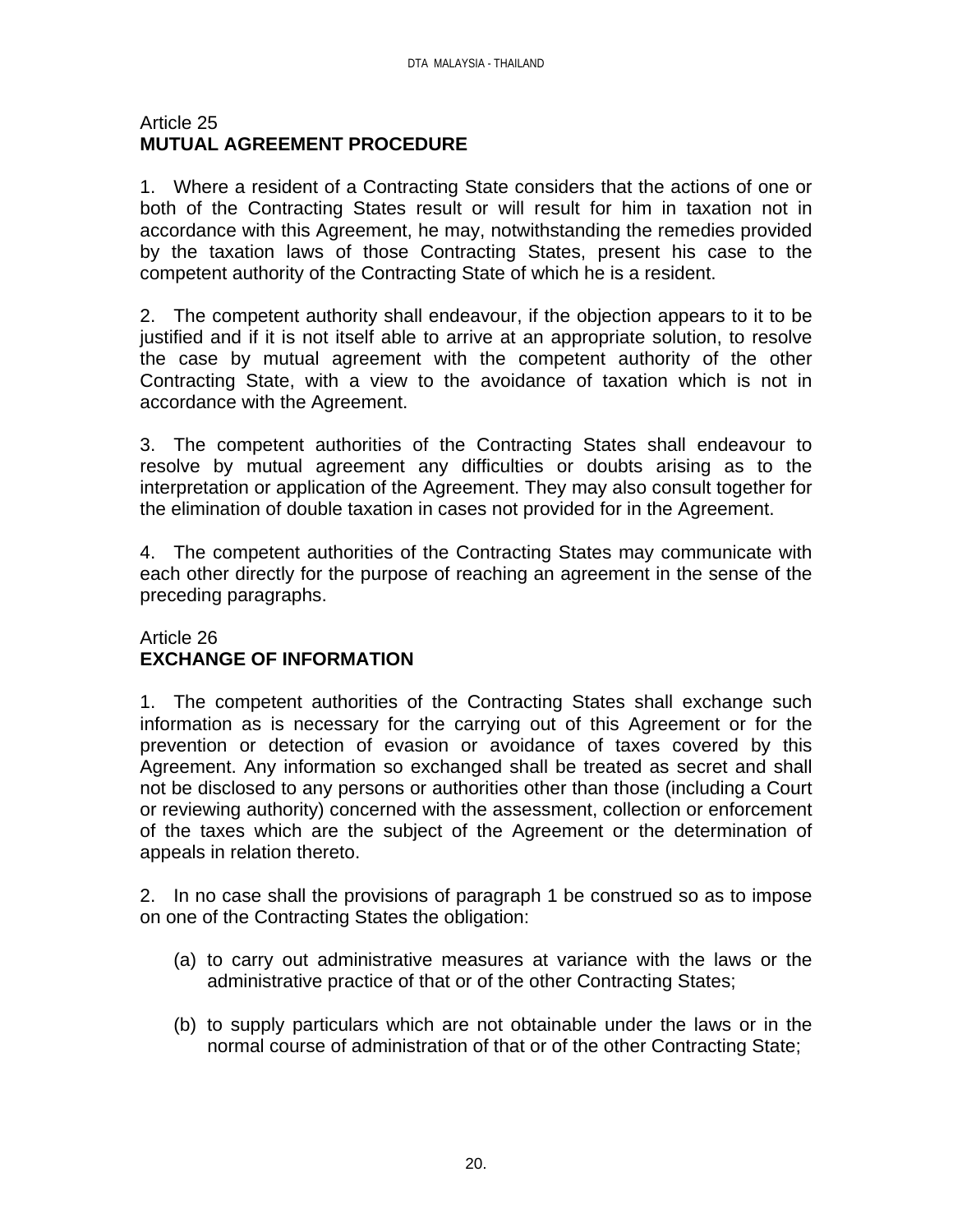(c) to supply information which would disclose any trade, business, industrial, commercial or professional secret, trade process, or information the disclosure of which would be contrary to public policy (order public).

## Article 27 **DIPLOMATIC AND CONSULAR OFFICIALS**

Nothing in this Agreement shall affect the fiscal privileges of diplomatic or consular officials under the general rules of international law or under the provisions of special agreements.

CHAPTER VI FINAL PROVISIONS

## Article 28 **ENTRY INTO FORCE**

1. This Agreement shall be ratified and the instruments of ratification shall be exchanged at Bangkok as soon as possible.

2. This Agreement shall enter into force upon the exchange of the instruments of ratification and shall have effect for the income of the calendar years or accounting periods beginning on or after the first day of January of the calendar year in which the instruments of ratification are exchanged.

### Article 29 **TERMINATION**

This Agreement shall remain in effect indefinitely, but either Contracting State may terminate the Agreement, through diplomatic channels, by giving to the other Contracting State, written notice of termination on or before June 30 of any calendar year from the fifth year from the year in which the Agreement entered into force. In such event, the Agreement shall cease to have effect for the income of the calendar years or accounting periods beginning on or after the first day of January of the calendar year following that in which the notice is given.

IN WITNESS WHEREOF the undersigned, being duly authorised thereto, have signed this Agreement.

Done in duplicate at Kuala Lumpur on this 29th day of March 1982, one thousand nine hundred and eighty-two each in the Thai, Bahasa Malaysia and English languages, the three texts being equally authoritative. For the Government of For the Government of Malaysia the Kingdom of Thailand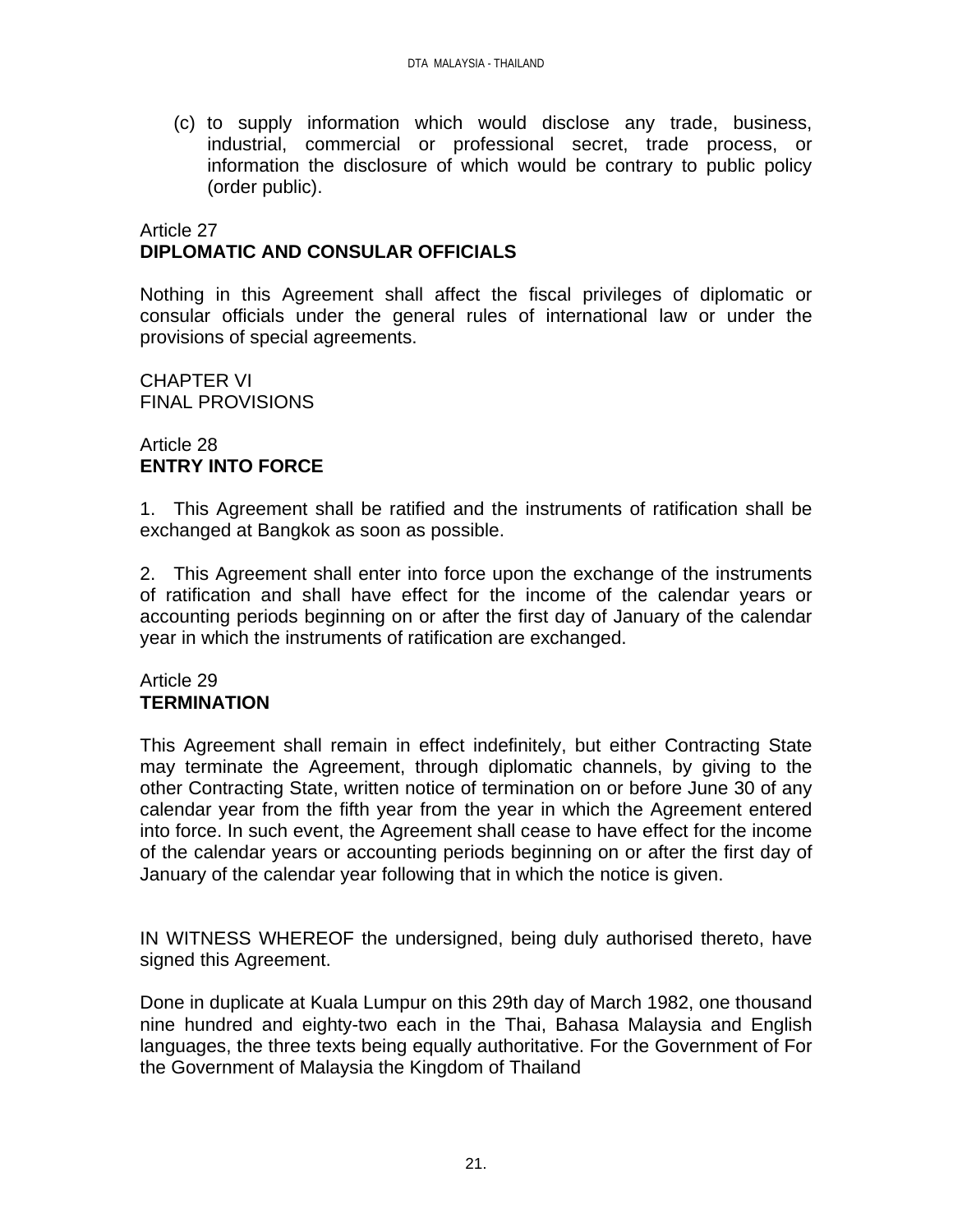## **PROTOCOL**

At the signing of the Agreement between the Government of Malaysia and the Government of the Kingdom of Thailand for the Avoidance of Double Taxation and the Prevention of Fiscal Evasion with respect to Taxes on Income, the undersigned have agreed on the following provisions which shall be an integral part of the Agreement:

Where, for the purposes of Article VII of the Agreement between the Government of Malaysia and the Government of the Republic of Singapore for the Avoidance of Double Taxation and the Prevention of Fiscal Evasion with respect to Taxes on Income signed in Singapore on 26th December, 1968-

- (a) a dividend was paid by a company--
	- (i) which was resident in both Malaysia and Singapore and the meeting at which the dividend was declared was held in Malaysia; or
	- (ii) which was resident in Singapore and at the time of payment of that dividend the company declared itself to be a resident of Malaysia,

the dividend shall be deemed to have been paid by a company resident in Malaysia;

- (b) a dividend was paid by a company--
	- (i) which was resident in both Malaysia and Singapore and the meeting at which the dividend was declared was held in Singapore; or
	- (ii) which was resident in Malaysia and at the time of payment of that dividend the company declared itself to be a resident of Singapore, the dividend shall be deemed to have been paid by a company not resident in Malaysia.

IN WITNESS WHEREOF the undersigned, being duly authorised thereto, have signed this Agreement.

Done in duplicate at Kuala Lumpur on this 29th day of March, one thousand nine hundred and eighty-two each in the Thai, Bahasa Malaysia and English languages, the three texts being equally authoritative.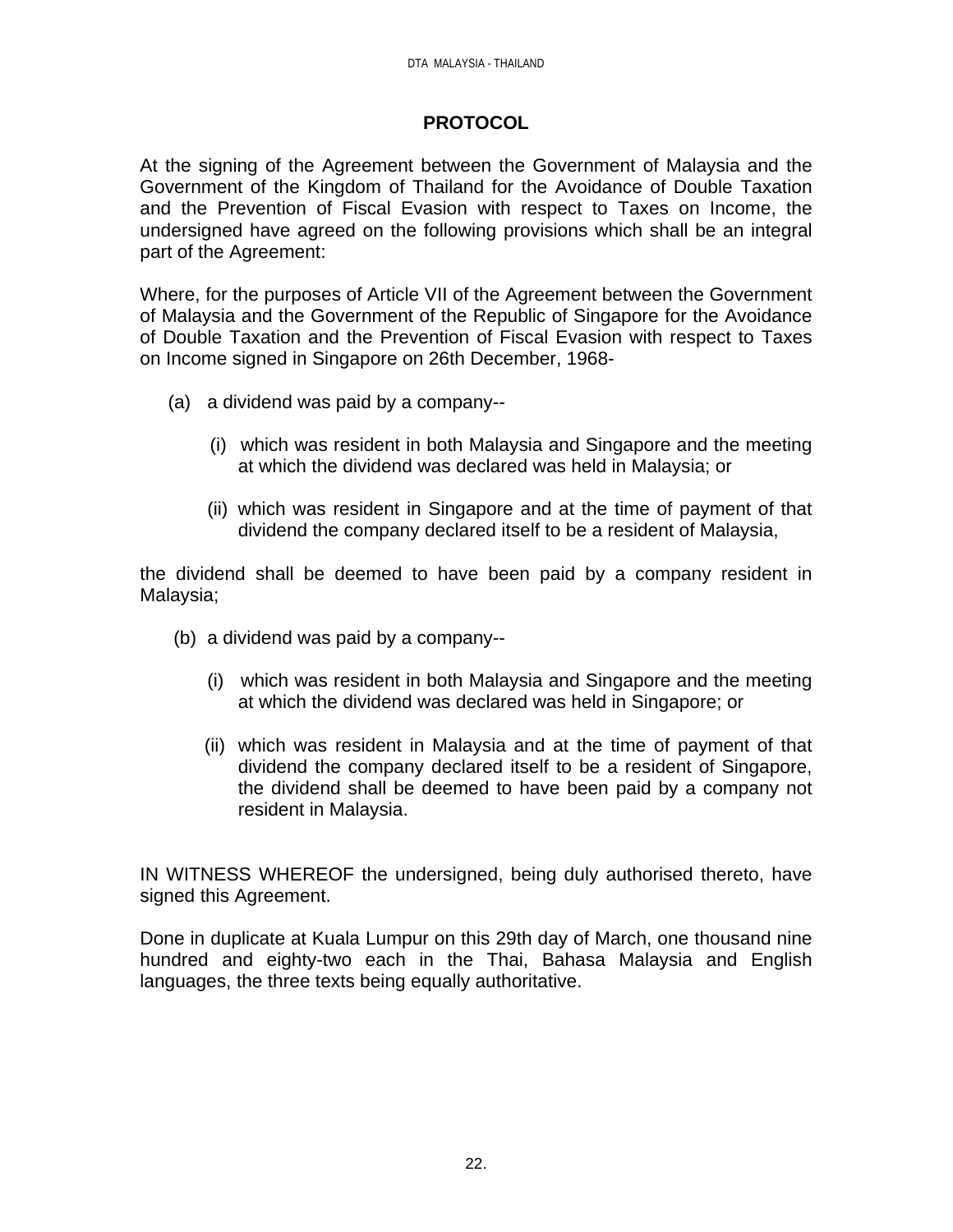P.U. (A) 398 Signed: 10 February 1995 Effective: 1 January 1992

## **THE GOVERNMENT OF MALAYSIA AND THE GOVERNMENT OF THE KINGDOM OF THAILAND FOR THE AVOIDANCE OF DOUBLE TAXATION AND THE PREVENTION OF FISCAL EVASION WITH RESPECT TO TAXES ON INCOME SIGNED AT KUALA LUMPUR ON 29TH MARCH 1982**

The Government of Malaysia and the Government of the Kingdom of Thailand;

Desiring to conclude a Protocol to amend the Agreement between the Contracting Governments for the Avoidance of Double Taxation and the Prevention of Fiscal Evasion with respect to Taxes on Income, signed at Kuala Lumpur on 29th March 1982 (hereinafter referred to as "the Agreement");

Have agreed as follows:

### **Article 1**

Article 3 of the Agreement shall be amended by inserting immediately after subparagraph 1(*j*) the following:

"(*k*) the term "Joint Authority" means the Authority defined in section 2 of the Malaysia-Thailand Joint Authority Act 1990 and in section 4 of the Thailand-Malaysia Joint Authority Act B.E. 2533;

(*l*) the term "Joint Development Area" means the area defined in section 2 of the Malaysia-Thailand Joint Authority Act 1990 and in section 4 of the Thailand-Malaysia Joint Authority Act B.E. 2533"

# **Article 2**

The following new Article shall be inserted immediately after Article 7 of the Agreement:

### **"Article 7A**

BUSINESS INCOME OR PROFITS FROM THE JOINT DEVELOPMENT AREA

1. (a) Income or profits derived by a person exercising the right to explore and exploit any petroleum in the Joint Development Area under a contract awarded by the Malaysia-Thailand Joint Authority may be taxable in both Contracting States.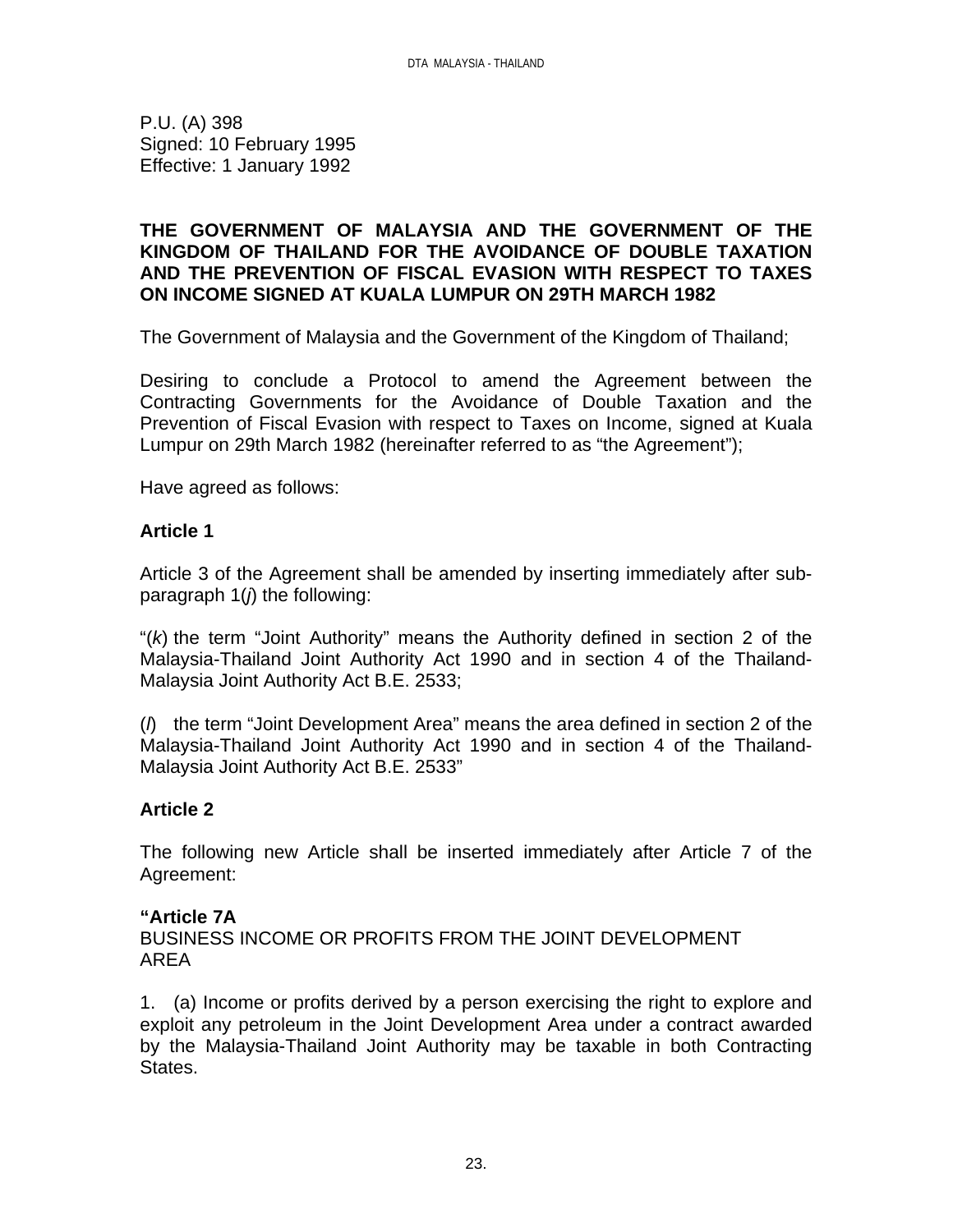(b) Income or profits derived by a person from carrying out activities directly related to exploration and exploitation of any petroleum in the Joint Development Area may be taxable in both Contracting states. The competent authority of both Contracting States shall communicate with each other to identify activities directly related to exploration and exploitation of any petroleum in the Joint Development Area.

2. Where such income is taxable in both Contracting States, the tax chargeable in each Contracting State shall be reduced by fifty per cent thereof."

## **Article 3**

The following new Article shall be inserted immediately after Article 12 of the Agreement:

#### **"Article 12A**

ROYALTIES FROM THE JOINT DEVELOPMENT AREA

1. Royalties as defined in Article 12 arising from activities in the Joint Development Area and charged as an expense of a business carried out by a person referred to in paragraph 1(a) or (b) of Article 7A may be taxable in both Contracting States.

2. Where such income is taxable in both Contacting States, the tax chargeable in each Contracting State shall be reduced by fifty per cent thereof".

### **Article 4**

The following new Article shall be inserted immediately after Article 14 of the Agreement:

#### **"Article 14A**

PERSONAL SERVICES IN THE JOINT DEVELOPMENT AREA OR WITH THE JOINT AUTHORITY

1. Notwithstanding the provisions of Articles 14 and 15, any remuneration derived by a national of a Contracting State in respect of an employment exercised in the Joint Development Area or with the Joint Authority shall be taxable only in the Contracting State of which he is a resident.

2. Any remuneration derived by a person (other than the national of a Contracting State) in respect of an employment exercised in the Joint Development Area or with the Joint Authority may be taxable in both Contracting States. Where such remuneration is taxable in both Contracting States, the tax chargeable in each Contracting State shall be reduced by an amount equal to fifty per cent thereof.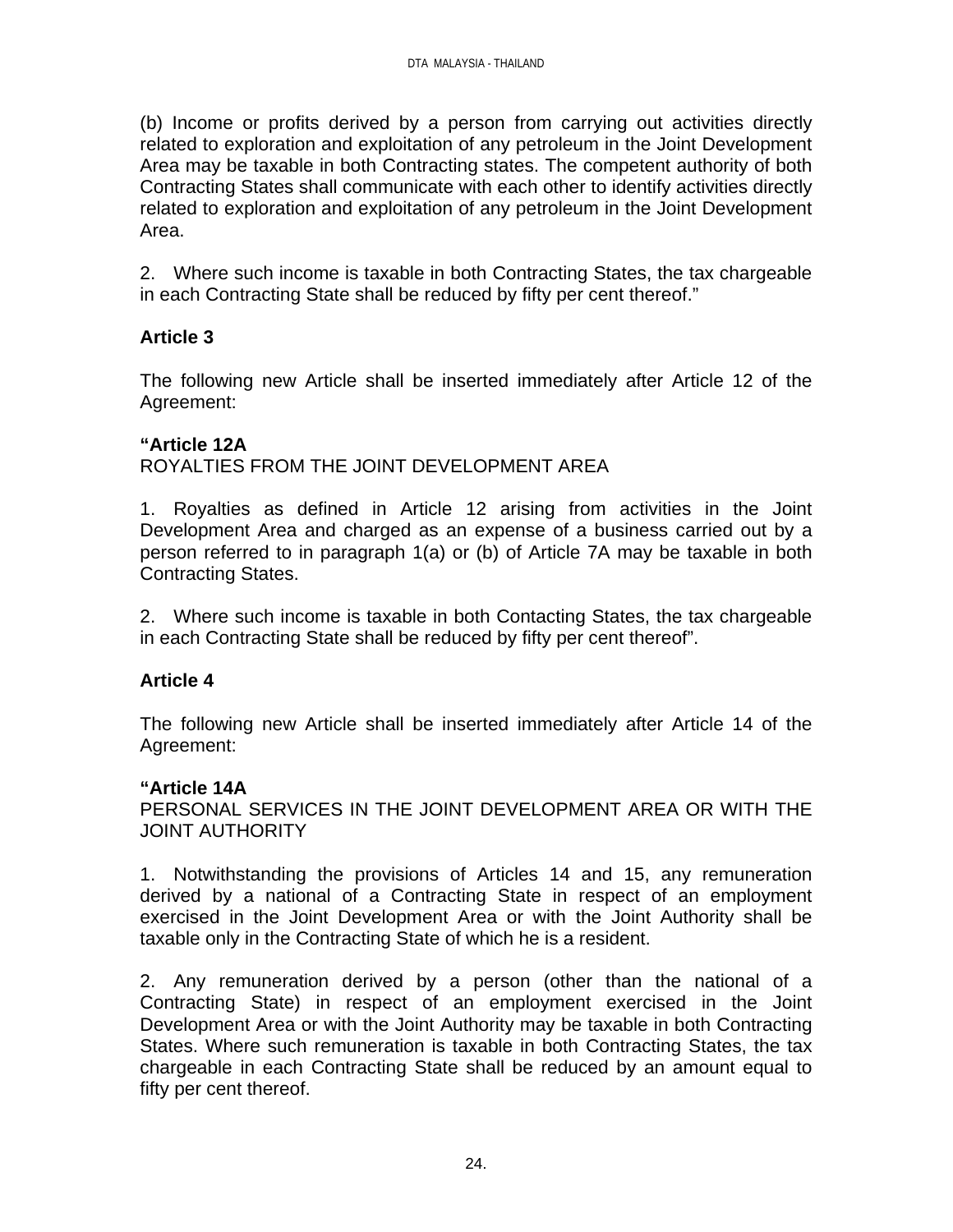3. Any income derived by any person in respect of personal (including professional) services performed or carried out in the Joint Development Area or with the Joint Authority may be taxable in both Contracting States. Where such income is taxable in both Contracting States, the tax chargeable in each Contracting State shall be reduced by and amount equal to fifty per cent thereof.

4. For the purposes of this Article, employment exercised in the Joint Development Area means employment with persons referred to in paragraph 1(a) or (b) of Article 7A solely in connection with the exploration and exploitation of petroleum in the Joint Development Area".

# **Article 5**

The following new Article shall be inserted immediately after Article 20 of the Agreement:

### **"Article 20A**

TECHNICAL FEES FROM THE JOINT DEVELOPMENT AREA

1. Technical fees derived from the Joint Development Area may be taxable in both Contracting States. Where such technical fees is taxable in both Contracting States, the tax chargeable in each Contracting State shall be reduced by an amount equal to fifty per cent thereof.

2. The term "technical fees" as used in this Article means payments of any kind to any person other than to an employee of the person making the payments, in consideration for any services of a technical, managerial or consultancy nature.

3. For the purposes of this Article, technical fees derived from the Joint Development Area means technical fees referred to in paragraph 2 solely in connection with the activities carried out by persons referred to in paragraph 1(a) or (b) of Article 7A."

### **Article 6**

Article 23 of the Agreement shall be amended by inserting immediately after paragraph 5 the following:

"6. The provisions of this Article shall not apply to tax payable in each Contracting State in accordance with the provisions of Articles 7A, 12A, 14A and 20A."